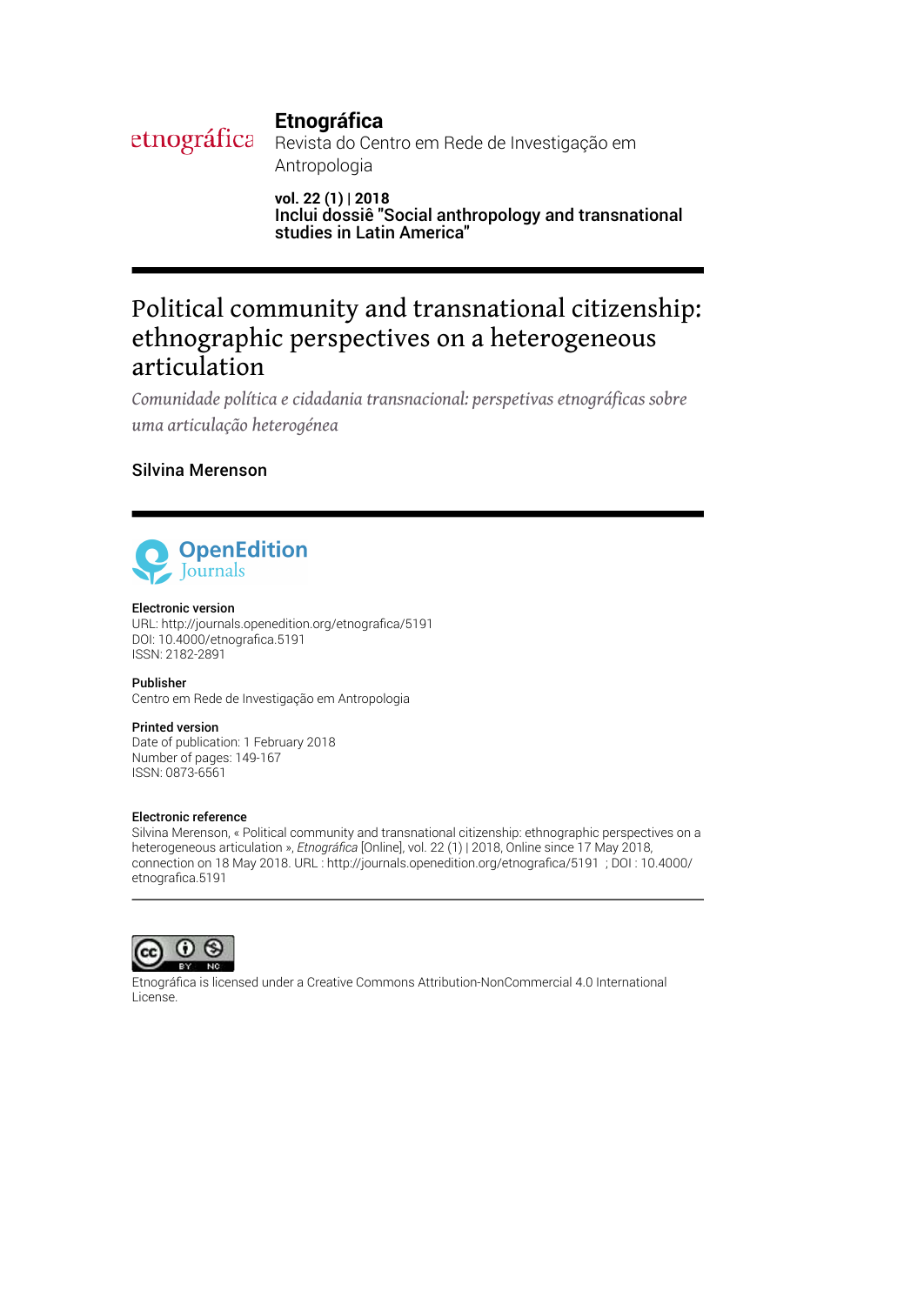# Political community and transnational citizenship: ethnographic perspectives on a heterogeneous articulation

# *Silvina Merenson*

"Political community" and "transnational citizenship" are two of the greatest categories that lead the debates in the field of transnational studies, more specifically in the analysis related to the political practices of the transmigrants regarding the expansion or the exercise of the civic and political rights outside their native countries. From an ethnographic perspective, this article analyzes the existing tensions between both categories. In order to achieve this, it summarizes some of the current debates in literature and mentions the approaches that allow us to think of their uses, meanings and specific practices. In order to point out, if not the autonomy of both concepts, at least the heterogeneous and complex aspect of their practical articulation, we recur to one of the oldest migration processes in the Southern Cone: that of Uruguayans to Argentina.

KEYWORDS: transnational studies, transnational political practices, extraterritorial vote.

**Comunidade política e cidadania transnacional: perspetivas etnográficas sobre uma articulação heterogénea** "Comunidade política" e "cidadania transnacional" são duas das grandes categorias que guiam as intervenções e aproximações teóricas no campo dos estudos transnacionais: mais especificamente, nas análises relativas às práticas políticas das e dos transmigrantes relacionadas com a ampliação e exercício dos direitos civis e políticos. Partindo de uma perspetiva etnográfica, este artigo aborda as tensões existentes entre ambas as categorias. Para tanto, são sumarizados brevemente alguns dos consensos existentes na literatura e revisitadas as abordagens que permitem pensar os seus usos e práticas concretas. Com a finalidade de sinalizar, quando não a autonomia de ambas as noções, ao menos o caráter heterogéneo e complexo da sua articulação, recorremos a um dos processos migratórios regionais de mais longa data no Cone Sul americano: o dos uruguaios e uruguaias para a Argentina.

PALAVRAS-CHAVE: estudos transnacionais, práticas políticas transnacionais, voto extraterritorial.

MERENSON, Silvina (smerenson@unsam.edu.ar) – Centro de Investigaciones Sociales, Instituto de Desarrollo Económico y Social, Consejo Nacional de Investigaciones Científicas y Tecnológicas (CIS-IDES/Conicet), Argentina.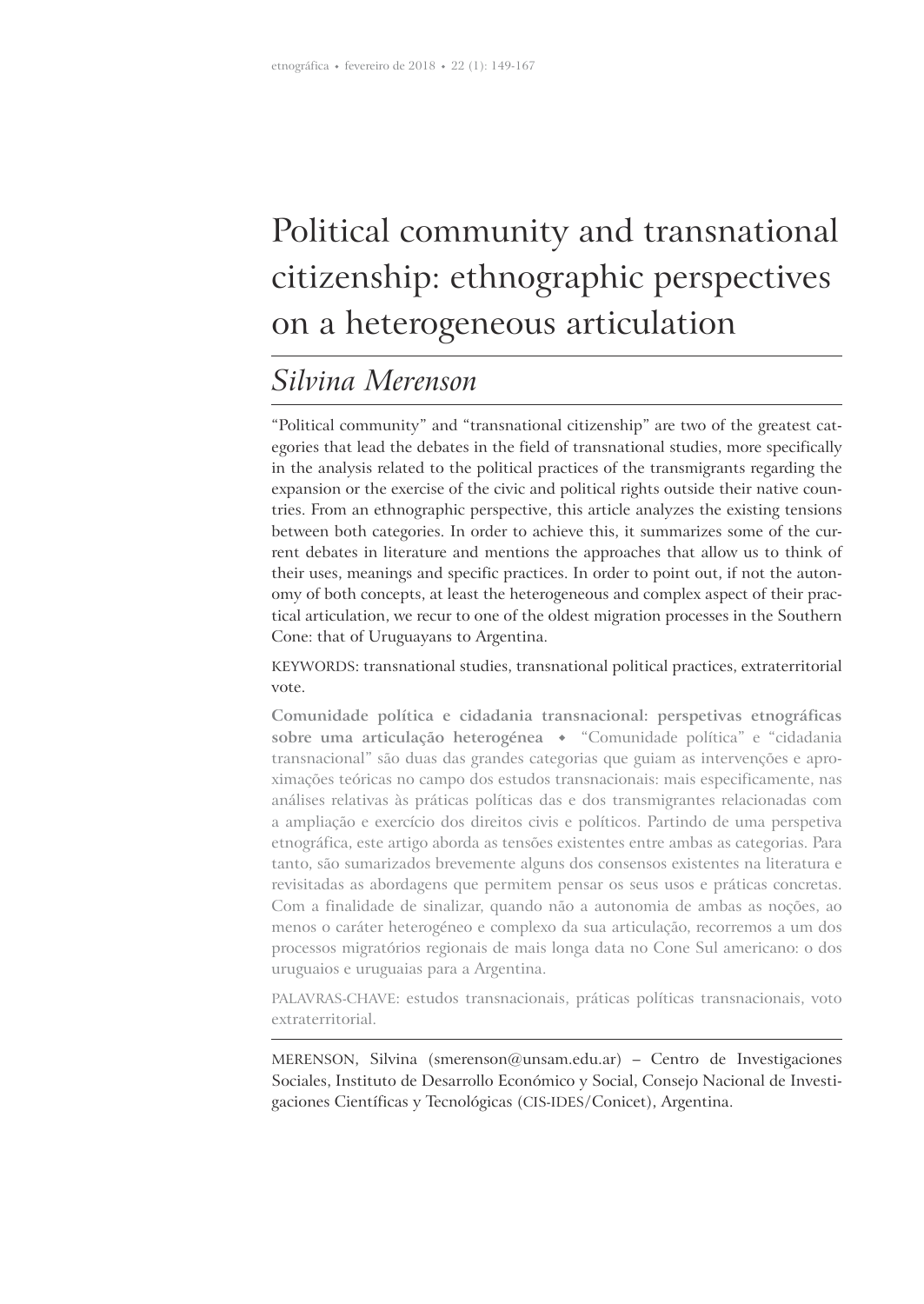A FEW YEARS AGO, NINA GLICK SCHILLER PROPOSED THE FOLLOWING evaluation of the literature available on transnational migration: "there is currently a large and growing body of descriptive studies of transnational migration. These studies document the many ways in which migrants and their descendants live their lives both within and across the borders of multiple nation-states. Often these studies seem curiously disconnected from both social theory and a series of powerful and contradictory narratives about migration and its consequences" (Glick Schiller 2010: 109). According to the author, two consequences derive from this disconnection: on the one side, with the intention to argue for the long-term tendencies towards integration, "they accept national borders as the borders of society and the necessary institutional nexus for citizenship, democratic rights or a social welfare state" (Glick Schiller 2010: 109). On the other side, "their unit of analysis – often described as a 'transnational community' – becomes a migrating population defined and delimited by communal cultural identities that define a 'transnational space'" (Glick Schiller 2010: 111). Even if these observations could transcend the field of transnational studies, here they will be resumed in order to analyze the political practices of the transmigrants. Specifically, we will discuss the articulations between two key categories of social theory: "political community" and "transnational citizenship."

By the end of the 1990s, the distinction "transnationalism from below/transnationalism from above" organized the first analytical approaches to the study of transnational political practices defined as "various forms of direct cross-border participation in the politics of their country of origin by both migrants and refugees (such as voting and other support to political parties, participating in debates in the press), as well as their indirect participation via the political institutions of the host country (or international organizations)" (Østergaard-Nielsen 2003a: 762). The research focused on the collective actions of transmigrants, such as those related to the political life of their associations and groups, which were classified under the first term of the pair. Meanwhile, the investigations centered on the state and non-state institutional processes related to the rights movements – for instance, the implementation of global national policies by the states, or the action of NGOs on central issues of the global agenda – were classified under the second term. As Schütze comments (in this volume), in recent years the distinction has not varied significantly, at least for research on one of the most explored cases by the existing literature: the political dimension of the migration between Mexico and the United States, which in general has been separated from the civic participation.

Taking the risk of being too schematic, we may find that, in the first case, the investigations aimed to analyze transmigrants' associative forms, the way in which certain circumstances open or close the structures of opportunity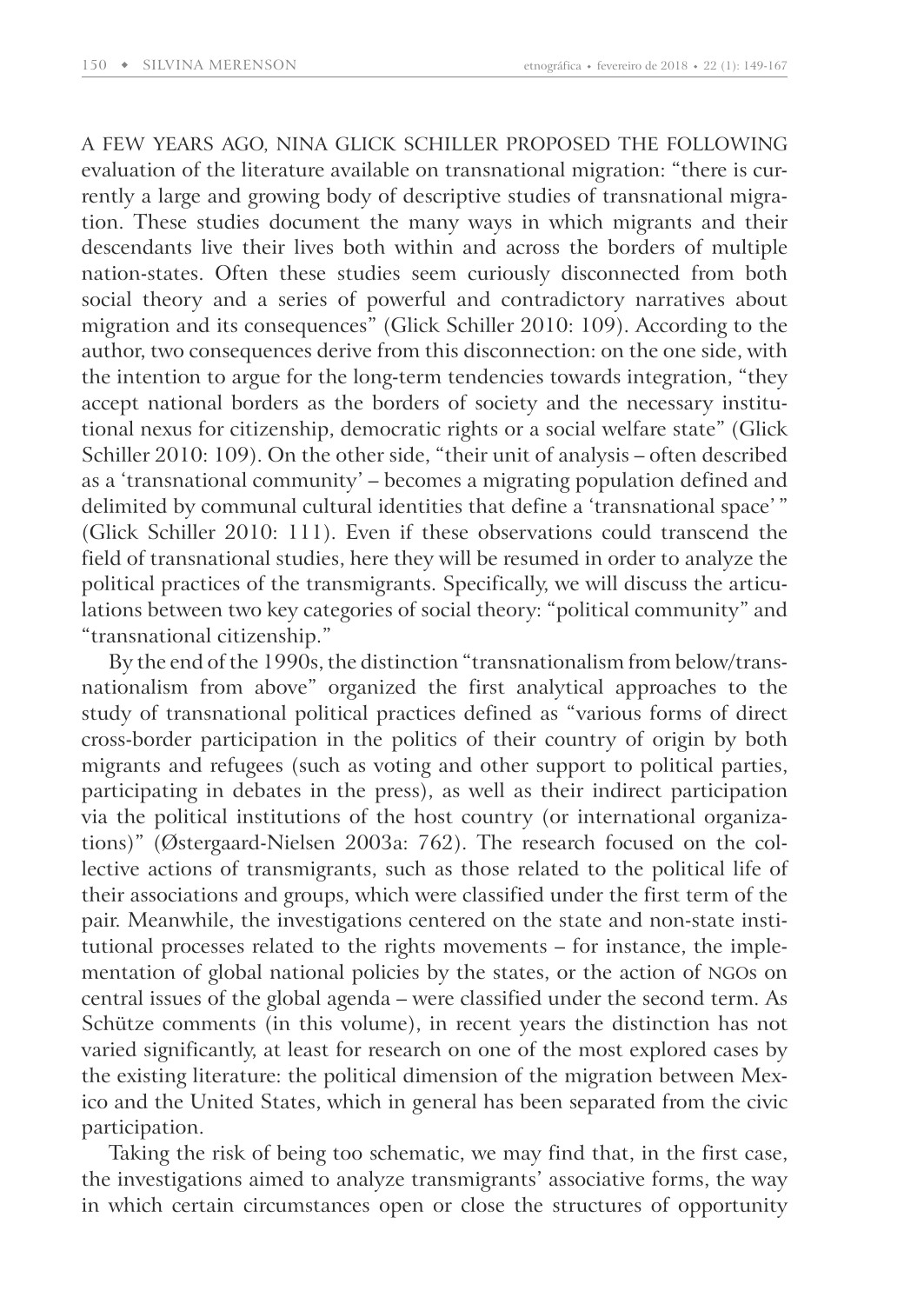they find in order to present their demands, as well as the relations between their forms of political participation and the processes of assimilation, integration or incorporation to the "receiving society" (Portes, Escobar and Arana 2008; Østergaard-Nielsen 2003a, 2003b; among others). Meanwhile, in the second case, researchers take notice of the design and the implementation of programs bonding the diasporas, as well as the institutional an legal processes, followed by the expansion of civic and political rights of immigrants and, in a broader and more general sense, of the effect that these institutional transformations have on governability and political systems in the American continent (Calderón Chelius 2010; Itzigsohn and Villacrés 2008; Hallet and Baker Cristales 2010; Escrivá, Bermúdez and Moraes 2009; Lafleur 2011; among others).

As we all know, the distinction "transnationalism from above/transnationalism from below" was subject to different critical revisions (Cortes Maisonave 2005; Caglar 2006; among others). Recently, several works have caught our attention on the daily, interstitial and practical forms of construction and struggle for the definition of rights within migration contexts (Besserer 2013). They constitute forms of circulation that may be understood as processes – open and unfinished – of transmission of ideas, values and resources that go across borders, mobilizing commitments and actions carried out by different state and non-state agents (cf. Boccagni, Lafleur and Levitt 2015). However, when considering the exercise or the struggle for extraterritorial vote, the role of the state and tensions between the categories we will analyze here – political community and transnational citizenship – become unavoidable central matters. Firstly, their interlocutor cannot be other than the state because the demand focuses on inclusion and acknowledgement within its structure according to a conventional understanding of the concept of citizenship, and because what is being questioned are the boundaries and limits that this concept of citizenship imposes on the definition of political community. In order to point out, if not the autonomy of both concepts, at least the heterogeneous and complex feature of their practical articulation, we recur to one of the oldest migration processes in the Southern Cone: that of Uruguayans to Argentina.

The empirical material on which this article is based is the product of multi-located ethnographic research carried out between 2009 and 2015. Following the people, the metaphors, the plot/story/allegory, the life/biography and the conflict, as Marcus (1995) suggests, fieldwork included the interaction with migrants of Uruguayan nationality that carry or carried out transnational political practices from their arrival in Argentina in the late 1940s to the present. That group is composed of men and women from different generations and social classes living in the City of Buenos Aires and its Metropolitan region, as well as the provinces of Entre Ríos, Córdoba and Santa Fe. The article is based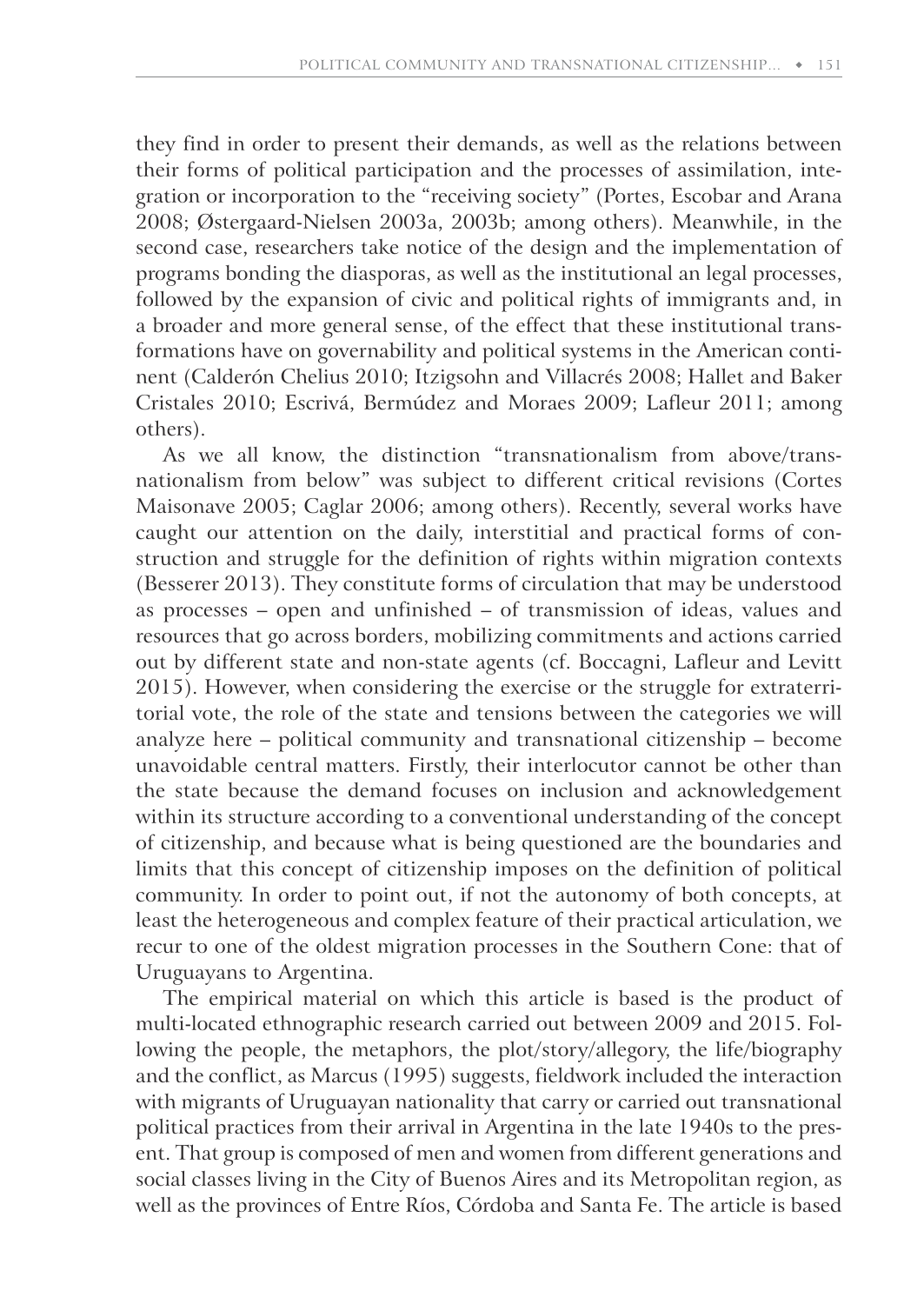on 43 in-depth interviews and 22 life stories, though it mainly recovers the ethnographic register of the multiple and diverse public and semi-public types of meeting that mobilize transmigrants and their interlocutors in both Argentina and Uruguay: party and electoral acts, meetings, electoral days, plenary sessions, consulate activities, and social gatherings, among others. The analysis of ethnographic data also contemplates the examination of documental sources, secondary bibliography and several materials produced by the agents which are part of their personal archives. For extension reasons, part of the data and ethnographic descriptions that base this article's reflections refer to previously published works. This article contributes to those analytical proposals attempting to present new explanations and conceptualizations within the context of debates and interrogations with a long tradition in disciplines such as political science and sociology.

### THE POLITICAL DIMENSION OF TRANSNATIONAL PRACTICES: AGREEMENTS AND CONTROVERSIES

Even when the literature on political practices and transnational citizenship covers different levels, processes and agents, there are some common topics. For the purposes of this article, we consider it necessary to mention two of them. The first one indicates that those who carry out some sort of political practice across the borders of nation-states constitute a small proportion among immigrants (Portes, Guarnizo and Haller 2002; Waldinger 2008, 2010; among others). That is to say, it involves a reduced group of migrants – called transmigrants – that, besides sharing a national identification in a certain country of residence (Mexicans in the United States, Colombians in Argentina), assume a political identification that bonds them together and distinguishes them from the rest of their compatriots. What mobilizes these identifications is a topic of debate. Some researchers explain the transnational political practices as "reactive," as a response to difficulties in incorporation or integration into the country of destination (Portes and Rumbaut 1990); others, on the contrary, as a result of multiple insertions that indicate a "hyper-integration" (Lacroix, 2014) of the transmigrants.

The second point refers to the transforming potentiality of transnational political practices. They, according to different investigations, may contribute to the processes of development and democratization in the countries of origin. The transmigrants are characterized as "vectors of modernity and thereby of values and lifestyles associated with the place where they settled" ( Lacroix 2014: 664) since they assume an agenda that includes demands such as improvements in governance, a higher respect to human rights, as well as measures that put a stop to corruption and bureaucracy in their native countries (Østergaard-Nielsen 2003b: 22). In the terms of Waldinger, that is because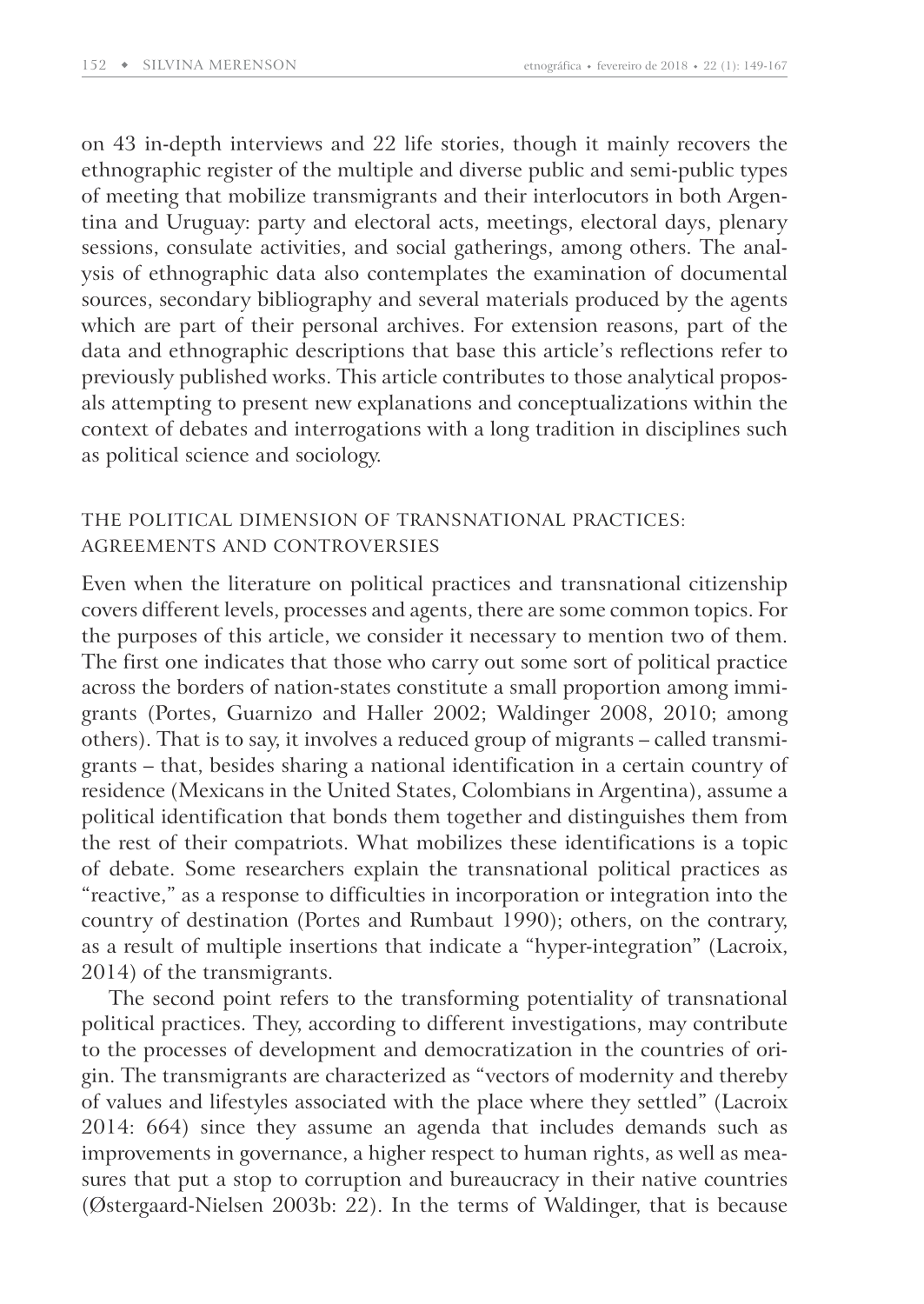"the migrants enjoyed greater opportunities for political action, facilitated by the greater material resources found in their new home" (Waldinger 2014: 11). Then, it is usually said that the capitalization of the discourses and values of liberal democracies by the transmigrants, those which allow them to move forward in the concretion of national goals unreached in their homeland, is a key and transcendental piece of the transnational civic society. By recurring to mechanisms broadly accepted by the international community, such as peaceful demonstrations, petitions, debates and participation in the press, their political practices collaborate in the global monitoring of the governments of their countries of origin (Koinova 2010).

Taking into account the above mentioned, it seems like transmigrants' political actions hold a tight relation with the destination country, that is to say, with learning and obtaining economic, political and moral capitals there. As opposed to that, it is possible that this may help to understand, as Pantoja, Menjivar and Magaña (2008) comment, the surprise in the United States during the demonstrations carried out in the spring of 2006, when millions of migrants and supporters took over the streets asking for a migration reform, thus contradicting a series of assumptions regarding the limited power to enunciate, or the political apathy of the migrants regarding their country of residence. This example reveals that both the sedimentation of political practices of transmigrants oriented towards the country of origin and the problematization of the ways in which the aforesaid actions "give shape" to those democracies are complex questions that should expand our research agenda.

When we pay attention to works focused on demands related to extraterritorial vote, even if the perspectives and interrogations vary, we find that this may be interpreted as a response of the country of origin attempting to mitigate the process of "decitizenization" suffered by the migrants, understanding this as "the loss of belonging to a political community" (Calderón Chelius 2010). That is why the promotion of transnational citizenship, according to Bauböck (2003), requires the "denationalization of the political citizenship," which, even if not necessarily resulting in a real political participation of the migrants, finds in its acknowledgement a strong symbolic meaning that counterbalances the exclusion and stigmatization frequently suffered by the migrants in their countries of residence.<sup>1</sup> The desire or the concretion of the extraterritorial vote then appears to be a way for the migrants to re-establish themselves at the

1 One of the frequent topics in literature, particularly for the case of Central American and Mexican migrations in the United States, is the low level of participation of the migrants in the elections of their countries of origin, in spite of the continuous claim for the extension of this right. The different explanations include the demand of the vote as a claim of formal or symbolic acknowledgement, beyond a real will of political participation.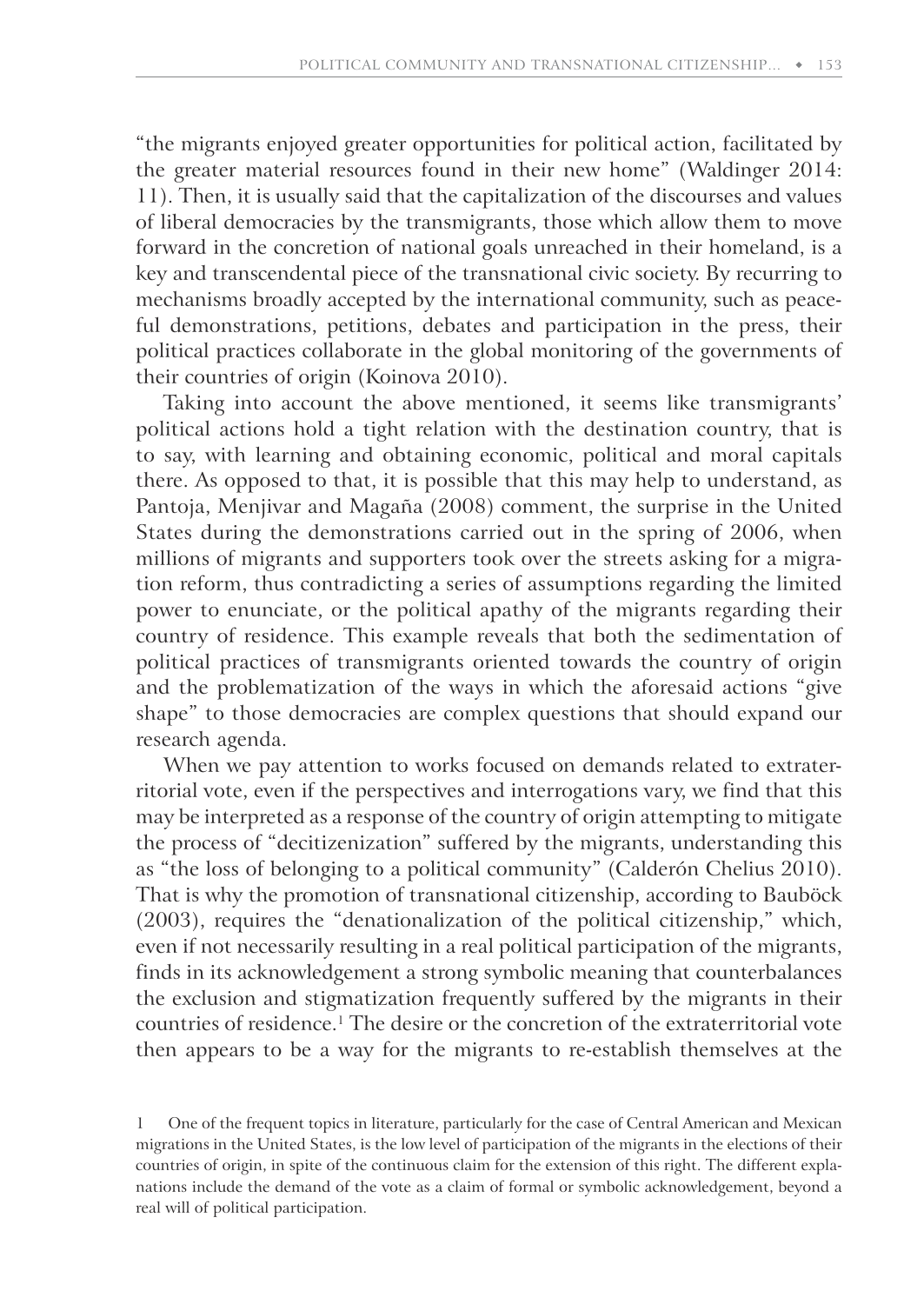center of their original political community, a goal that is also related to the need of the governments to generate loyalties within contexts where democracies become more competitive every day, as well as to the increasing importance of the remittances in the national balances of most analyzed cases (see Calderón Chelius and Martínez 2003; González 2010; Itzigsohn and Villacrés 2008; among others).

So, the extraterritorial vote does not escape from the paradox that implies the fact of reformulating the terms of the community involved in it while recurring to the classical concept of citizenship, which follows a segmented logic and "contributes decisively to perpetuating vast global inequalities in life chances" (Brubaker 2015: 20). Before resuming these matters based on the case of the Uruguayans residing in Argentina, we will briefly look at some of the conceptual approaches that will allow us to think of the different uses and practices related to the categories under analysis.

### POLITICAL COMMUNITY AND TRANSNATIONAL CITIZENSHIP: ARTICULATIONS AND DISCONNECTIONS

As we saw above, political community and transnational citizenship are two categories – or force-ideas – that guide the interventions and theoretical contributions in the analysis of transnational political practices. Works like those of Bosniak (2000) and Sassen (2010) helped to show that there is not an objective definition of "citizenship" located out there and ready to use. This may refer to a legal status, a system of rights, a form of political activity, an identity, or even a feeling (Bosniak 2000: 452). The recognition of this broad and heterogeneous range (which gives origin to the proposals of "denationalized," "global" or "post-national" citizenship) is possible only if the notion shifts from a normative sense to incorporate the logics at work in the practices related to specific uses. For Sassen (2010), those are the uses that prove the even greater distance between the citizen and the state, and at the same time question the non-critic association between territory, authority and rights, dimensions that constitute the classical definition of community.

Although we don't have the intention to exhaust a very extensive debate, the post-foundationalist idea of community is, above all, anti-essentialist. In it, there is not a substance that defines its substrate in organic, racial, national, blood or natural terms (Groppo 2011). For Espósito, community alludes to a lack, an unsolvable tension between the impossibility of the common and its contrary, which is what preserves the individual life, the reason why the community reveals itself as a burden, debt or an obligation generated by the alien, that is to say, by that which is not "one of our own" or part of a collective or common interest (Espósito 2003). For Laclau (1997), that which creates community, with its institutions, relations and material aspects, is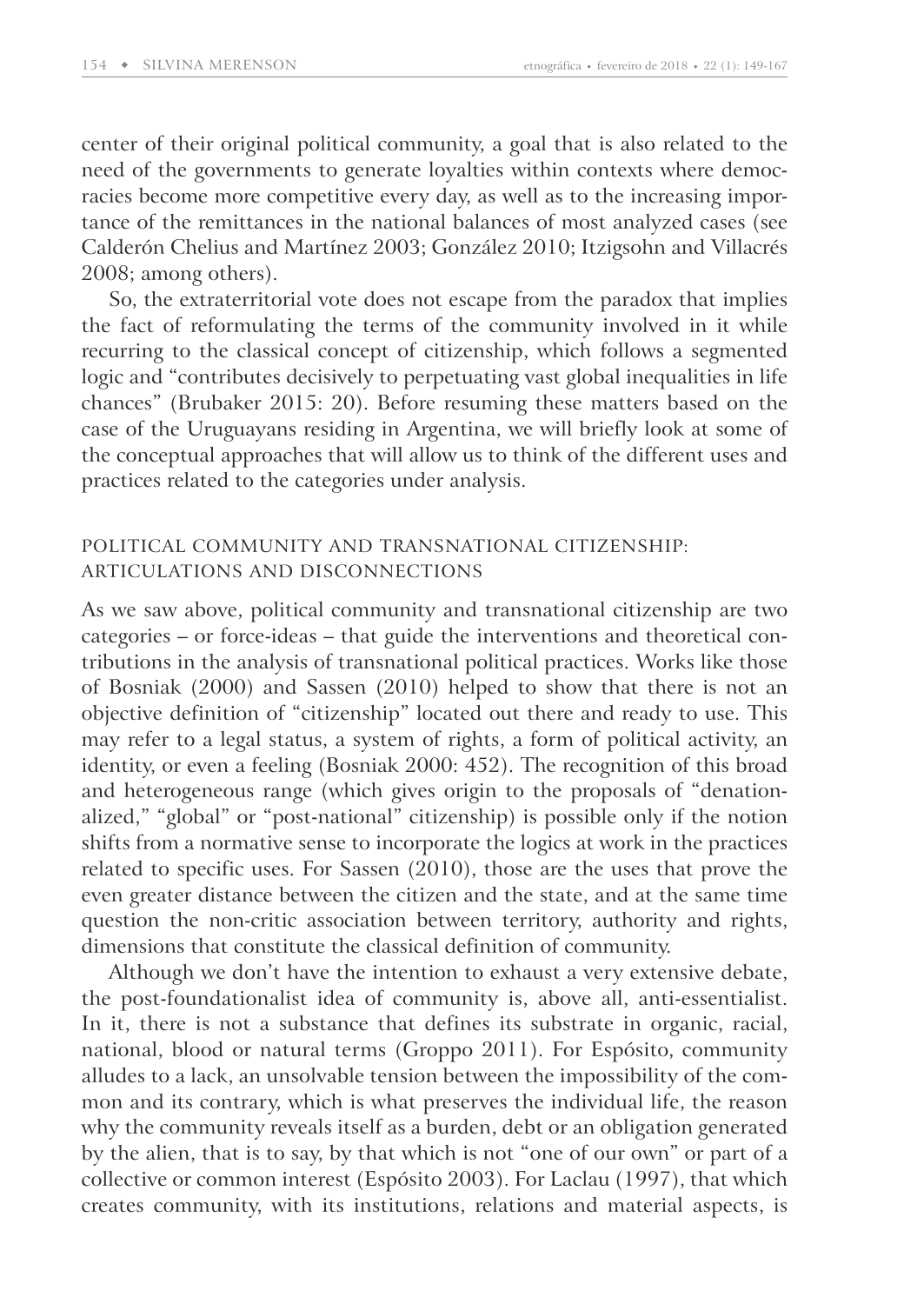speech. In his work, community has a performative feature and it is the result of the struggles to impose senses and limits, that is to say, it is the product of a hegemonic construction and, as such, unstable. For Mouffe (1999), the condition of possibility of a community is exclusion or, put in another way, the existence of an antagonist "other." What I should point out is that all the mentioned cases imply the idea of a community that never reaches a definitive form, but instead builds and rebuilds itself as a result of conflict and not consensus.<sup>2</sup>

Moreover, we may say that, for the post-foundationalist proposal, the disconnection between the limits of the political community and the state borders makes it possible to think that politics are expressed in the construction of the agents, more than in the realization of certain public policies, thus moving the focus from the state to the community (Franzé 2014: 25). As a result of the latter, then there should not be a univocal or automatic bond between community and citizenship from which the extraterritorial vote would derive as an incorporation mechanism or as a community reincorporation. On the other hand, we may understand that the fights related to the exercise of transnational citizenship, instead of weakening, reinforce the authority of the state and the national borders of community, since the state is its irreplaceable interlocutor, and nationality, the argument on which the demand is sustained. It should be noted that, when we mention the state, we are not referring to an extensively revised homogeneous or discreet idea (Das and Poole 2004, among others), but to a political-administrative and organizational network featured by processes of cooperation, negotiation and conflict in which multiple agents interact. As we will see later, here the state is not considered as an object or an arrival point for the actions of the transmigrants, among other reasons, because it has been, like in other cases, a crucial agent in the process for the construction of the demand of civic rights.

### PATHS OF BELONGING, INCORPORATION AND RECOGNITION

For at least three decades, the emigration rate of Uruguay has been one of the highest in Latin America: almost 14% of the country's population resides in another country, with almost one million Uruguayans living abroad. The transformation of Uruguay's migration pattern, as in the mid-twentieth century it ceased to be an "immigrant-receiving" country and started being a "complete ejector of population," was analyzed by socio-demography scholars (Pellegrino

<sup>2</sup> Although for reasons of space we cannot explore this further in this article, it should be noted that each of these readings assumes a theory of otherness that, at least regarding this point, links the post-foundationalist proposal with the contemporary debates on the notion of culture referred to, among others, in the works of Geertz (1973) and Ortner (2005).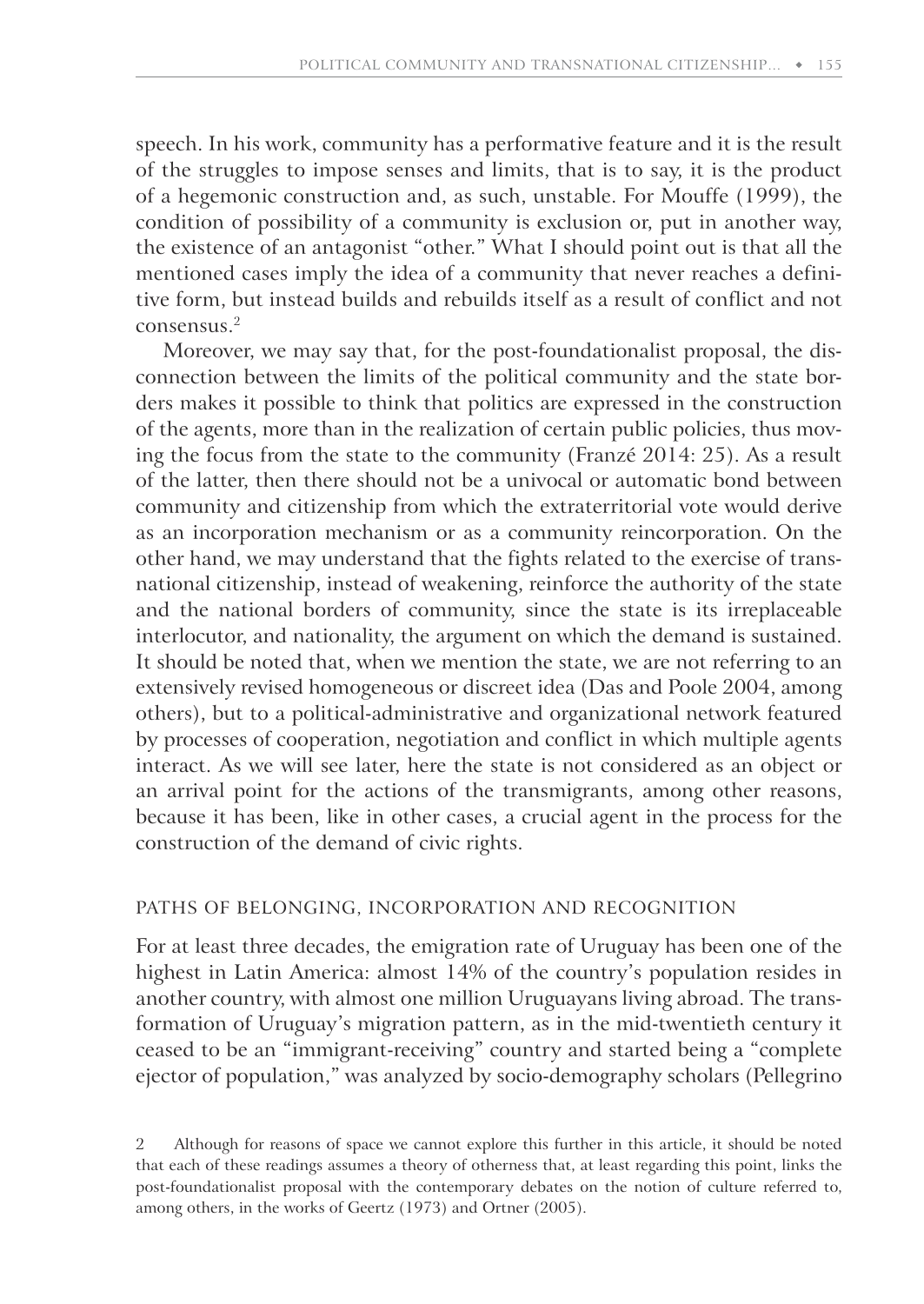2003). Soon, at the beginning of the restoration of democracy after the last military dictatorship (1973-1985), the works by Pellegrino and his collaborators aimed to show the quantitative magnitude of this phenomenon. The data indicated that in the period between censuses 1965-1975, around 8% of the population censed in 1963 had left the country; that 50% of these leaves were registered between 1974 and 1975, that is to say, one or two years after the coup of June 27, 1973, and that 66% of the emigrants had left to Argentina (Wonsewer and Teja 1985), being Buenos Aires and the Metropolitan region the main area of settlement.

Despite the presented data, and even though Uruguayan migration in Argentina is since the XIX century one of the most prominent among the countries in the region, the works on this collective are not many, especially if we compare them with those dedicated to other bordering or regional migrations, such as the Bolivian, Paraguayan and Peruvian. The latter, which in general lines share the questions on the multiple forms of xenophobia and stigmatization that affect those collectives, strongly contrast with the literature centered on the Uruguayan case, for which investigators agree on noting their incorporation to the "host society" in a particular way and almost like no other bordering migratory group, as well as the organization modalities that have historically linked them to the civic and political life of Uruguay (Merenson 2015a). Then, the transnational political practices of the Uruguayans in Argentina are not a new phenomenon, but it was the political migration of the 1970s – "exile," in native terms – that gave it another imprint and crystalized dynamics, for example, in the constitution of the Frente Amplio de Uruguay en Argentina (FAUA) at the beginning of the 1980s, and in the consequences of the lack of a mechanism allowing for the vote from abroad ever since.

It should be noted that Uruguay is one of the few countries in the continent that does not have a remote voting system. In spite of the magnitude of its diaspora and in spite of having been a leader in the consecration of rights at the beginning of the XX century and, recently, in the promotion of highly innovative laws, the vote of nationals residing abroad is part of a "grey area" subject to different legal interpretations and political tensions.<sup>3</sup> Even if the national Constitution does not suspend citizenship (and therefore, the nationals residing abroad keep their voting rights), those who live outside the country can only vote if they "approach," that is to say, if they are in the national territory on election day and if they are listed in the civil registry.<sup>4</sup> This leads to the fact

<sup>3</sup> Among such innovative laws are the equal marriage law, the sexual and reproductive education law and the one that regulates the possession, production and use of cannabis.

This registration may be lost in the case of not having voted in two consecutive national elections and, even if it can be recovered, it implies some tedious paperwork. Regarding this, see Taks (2006).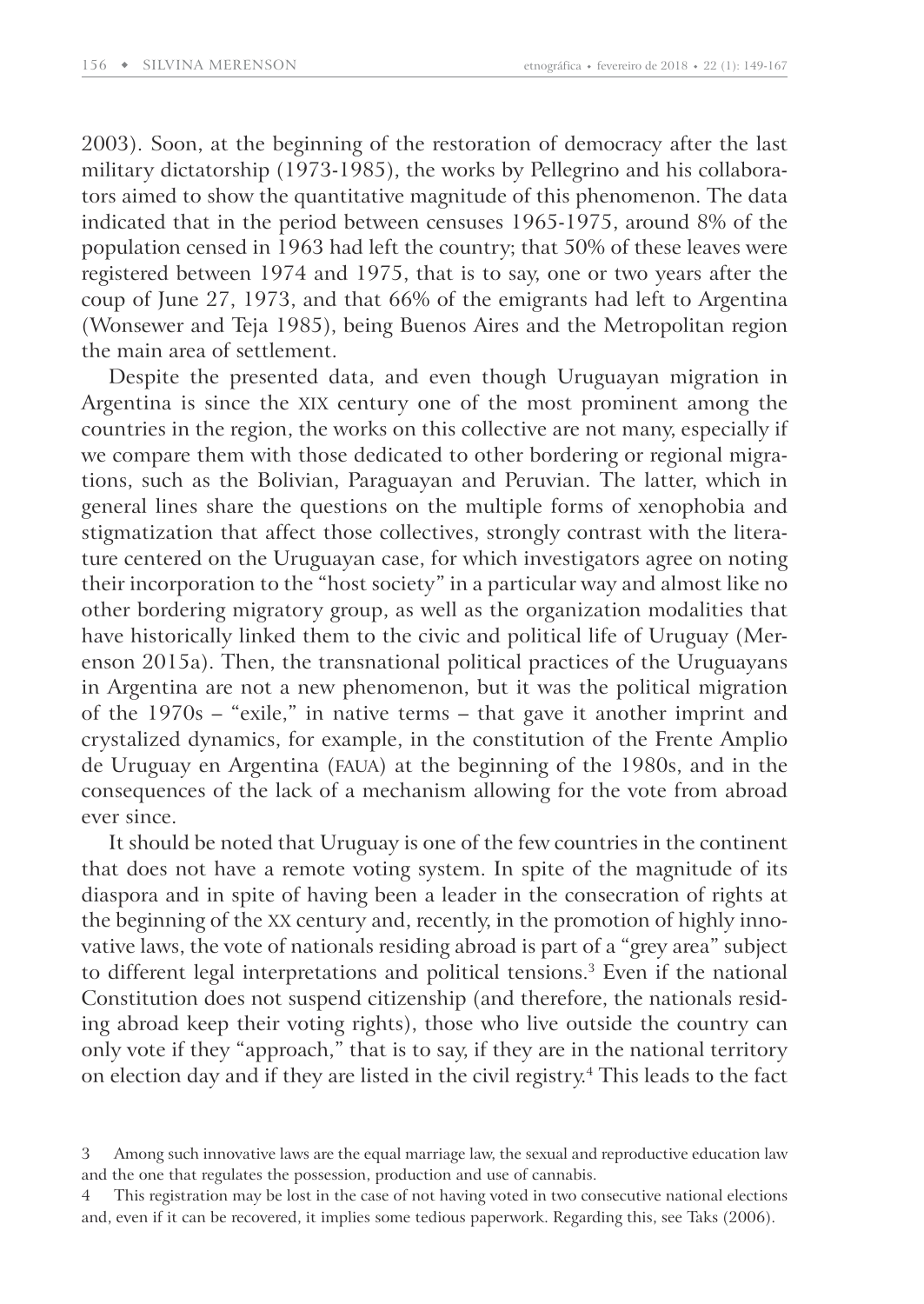that the vote of those residing abroad is conditioned by multiple factors, such as the economic possibility to travel to the country and their legal status in their country of destination, among others.

For Uruguayans mobilized in political or civic terms in Argentina that I met during my fieldwork, there is not a clear consensus regarding what defines them as part of a political community, therefore the recognition of the extraterritorial rights by the state is not necessarily a variable that defines their belonging or exclusion, but neither is the place of residence. For some, more than what is established by the law or defined by the territorial location of the people, belonging to a political community depends on a series of practices, principles, values and commitments forged throughout extensive political and migratory trajectories. Meanwhile, for others, community belonging is inseparable from the recognition of extraterritorial civic rights by the state, because belonging is legitimized in a different way, strongly related to the language of human rights and the new forms of governability. The differences between these positions show the heterogeneity deriving from the articulation of the notions that we analyze in this text. At the same time, it confirms that, as we know, the transnational processes do not have homogenizing effects on the agents, but they are deeply affected by their historical context and their territorial, even geopolitical location. We must anticipate that the different readings that we are about to see, even if they indicate different ways of incorporation and belonging to a political community, and therefore different forms of understanding and practicing transnational citizenship, they are not crystalized in confronted groups. Although they are mediated by the same differences, the ones who have different readings compose the same network of political sociability that gathers them in organizations of different kinds of events, and celebrations related to "Uruguayanness."

In other opportunities (see Merenson 2015a, 2015b) we noticed the political dimension of Uruguayan migration in Argentina and explained the historical process that resulted in the constitution of the Frente Amplio de Uruguay en Argentina (FAUA). The Frente Amplio (FA), the political coalition that has been leading Uruguay since 2005, was organized in Argentina during the 1980s and is the only one of its type, having resisted the passing of time.<sup>5</sup> Its creation, as described, was part of the political restoration of the democratic transitions in the region, which resulted in multiple commitments and actions by the leaders and activists in the different countries. That is to say, if the transnational activism of FAUA was a "promoting agent" of a democratization

<sup>5</sup> In different historical moments, the two traditional parties (Partido Nacional, or Blanco, and Partido Colorado) were organized in Argentina, but they were active for brief periods and, in general, related to electoral times. The extraterritorial organizations were never institutionally recognized by those parties.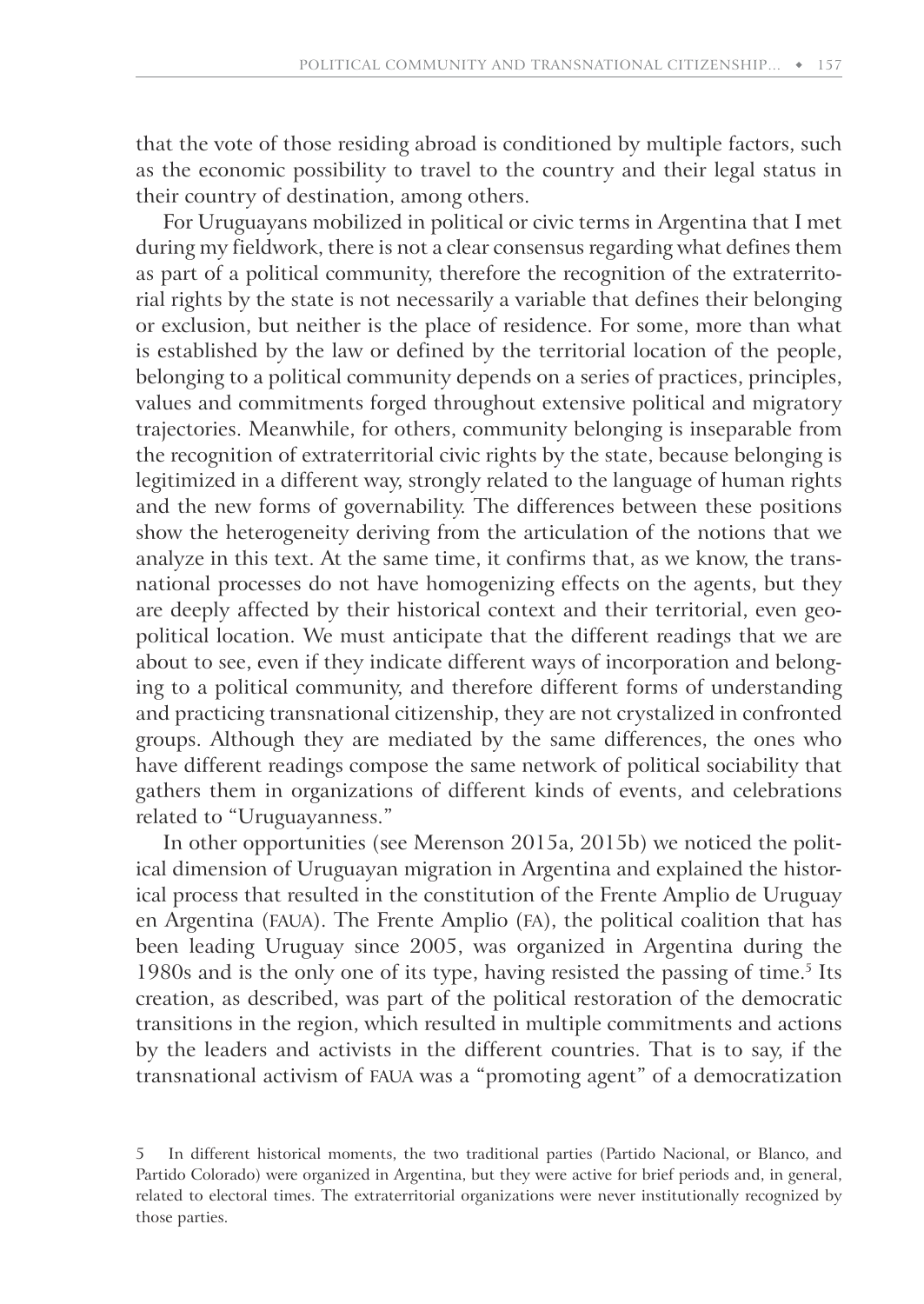process in the sense proposed by Lacroix (2014), it was not in a single direction (in Uruguay), but in a tight collaboration with Argentine activism and in Argentina. Recently (Merenson 2017) we have described and analyzed both matters based on its most prominent "political remittance" (Boccagni, Lafleur and Levitt 2015): the so-called "Buquebus vote," 6 that is to say, the management of the movement of ideas, capitals, people and votes from Argentina in order to participate in the electoral processes in Uruguay. Thus we explain the way in which this political-electoral participation, thought of and exercised in a collective way, tenses the logic of a liberal reading of the vote – defined as "the highest civic expression of the individual." We also point out its magnitude: from the first elections after the end of the dictatorship (1984), different news media estimate between 40.000 and 50.000 the number of people who arrived in Uruguay to participate in the succeeding electoral acts, mostly coming from Argentina.<sup>7</sup>

During my fieldwork, I came to understand that, for the transnational activism of the Frente Amplio, participation in these "electoral trips" – that is to say, in the procedures of democracy and the formal exercise of citizenship – is not enough to explain and legitimize the belonging to a political community. In addition to that, there is the commitment and the active and substantial participation in all the phases of the electoral campaign: from the presence in meetings and public initiatives of the different candidates arrived at the country to the distribution of propaganda in squares and fairs during the weekends. These activities, along with the political reasons, at the same time lead them to sustain a complex and contradictory relationship with the demand of extraterritorial vote promoted by the political force to which they belong. More than a few of them said that, if some "distance voting" mechanism were approved, they would still cross the border to vote. It should be noted that the demand of the extraterritorial vote is part of the FA's agenda ever since its arrival at the executive power, although until this moment it hasn't reached the required consensus to legislate it.<sup>8</sup>

<sup>6</sup> Buquebus is the trademark of the transport company that joins the Uruguayan and Argentine margins of Rio de la Plata, the one that is often used by the Uruguayans residing in Argentina to travel in order to vote.

<sup>7</sup> For instance, after the approval of the extraterritorial vote in Mexico (2005), from the 12.000.000 Mexicans established abroad, in the 2006 elections 56.000 citizens registered to vote, of which 32.000 voted effectively. Although the reasons for this scarce participation are well known and have been deeply analyzed (Calderón Chelius 2010), I am still surprised that the net number of voters is lower than the Uruguayans' that travel to vote, when the total number of residents abroad is approximately one million.

<sup>8</sup> Until this moment, the two traditional political parties keep their historical position, founded in a possible interpretation of the national Constitution, but also in uncertainty generated by that unpredictable amount of votes, which they imagine mainly for Frente Amplio.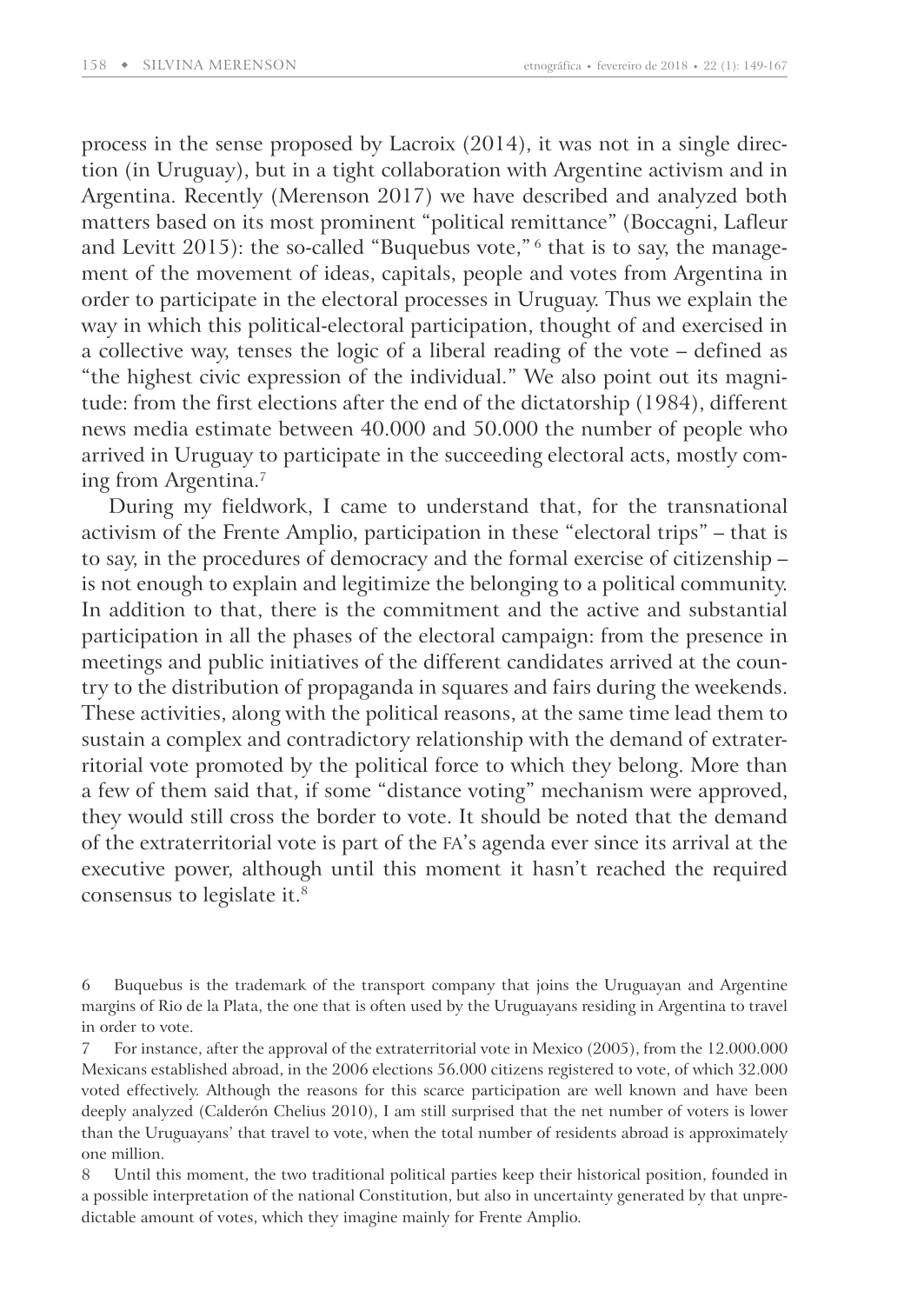For those who are an active part of FAUA, especially the ones residing in Buenos Aires, the political trajectories before the exile and their later extraterritorial participation in the phases habilitated by the substantial democracy are two powerful reasons that define the belonging to this community. According to Juan, one of its historical leaders: "it is the activism, the political commitment with the country of your whole life what makes you a part of it. No matter where you are." Consequently, from the perspective of the members of FAUA, "activism" – a synonym of belonging to the political community devoted to arrange a campaign and organize electoral trips – is what defines the deterritorialized boundaries (though not denationalized) of the community. From this perspective, the extraterritorial voting right should not only be achieved but merited; therefore, the criterion of access also works as a closure or end. We should also remark that, given the findings of other investigations, the justification of the voting right is not based on economic remittances –which, besides, are very scarce both in absolute terms and in relation to diverse macroeconomic factors, especially for the Uruguayans established in Argentina<sup>9</sup> – nor in the interpretation of the law. On the contrary, its legitimacy derives from other matters. Alan's trajectory can help us to understand that.

Alan was born in Buenos Aires a little more than 30 years ago and, practically ever since he was born, he has the Uruguayan nationality. His mother is Uruguayan and ever since he was a child she instilled in him the "love for Montevideo," a city that he visits very often but where he never lived. For more than seven years, Alan has actively participated in the FAUA and integrates the board of directors of one of its most important political sectors. He also participates in one of the radio shows of his collectivity. His dedication to the political life of Uruguay takes a great deal of his daily work and efforts. However, Alan never requested his citizenship that would allow him to vote in Uruguay. When I asked him about his reasons, he told me the following: "I could vote. I'd have to do some paperwork [to obtain the civic credential] and that's it. But, how can I say it? It doesn't seem fair, it's like a lack of respect to those who risked their lives during the dictatorship and one day had to run off [go into exile]. To do everything I do, I don't need to vote." If we consider his words, but especially his practices, Alan's feeling of belonging to the political community is undisputable. However, Alan does not relate that to the legitimacy to vote and be voted for. Although we cannot go further on this subject, it is remarkable how the memories of state terrorism operate, in

<sup>9</sup> According to the report of the OIM (2011), for 10 years the remittances represented less than 2% of the GDI. Particularly, for this case in Argentina, the exchange rate has been favorable to Uruguay for more than a decade, therefore we find the case of families established in Uruguay helping economically their relatives in Argentina.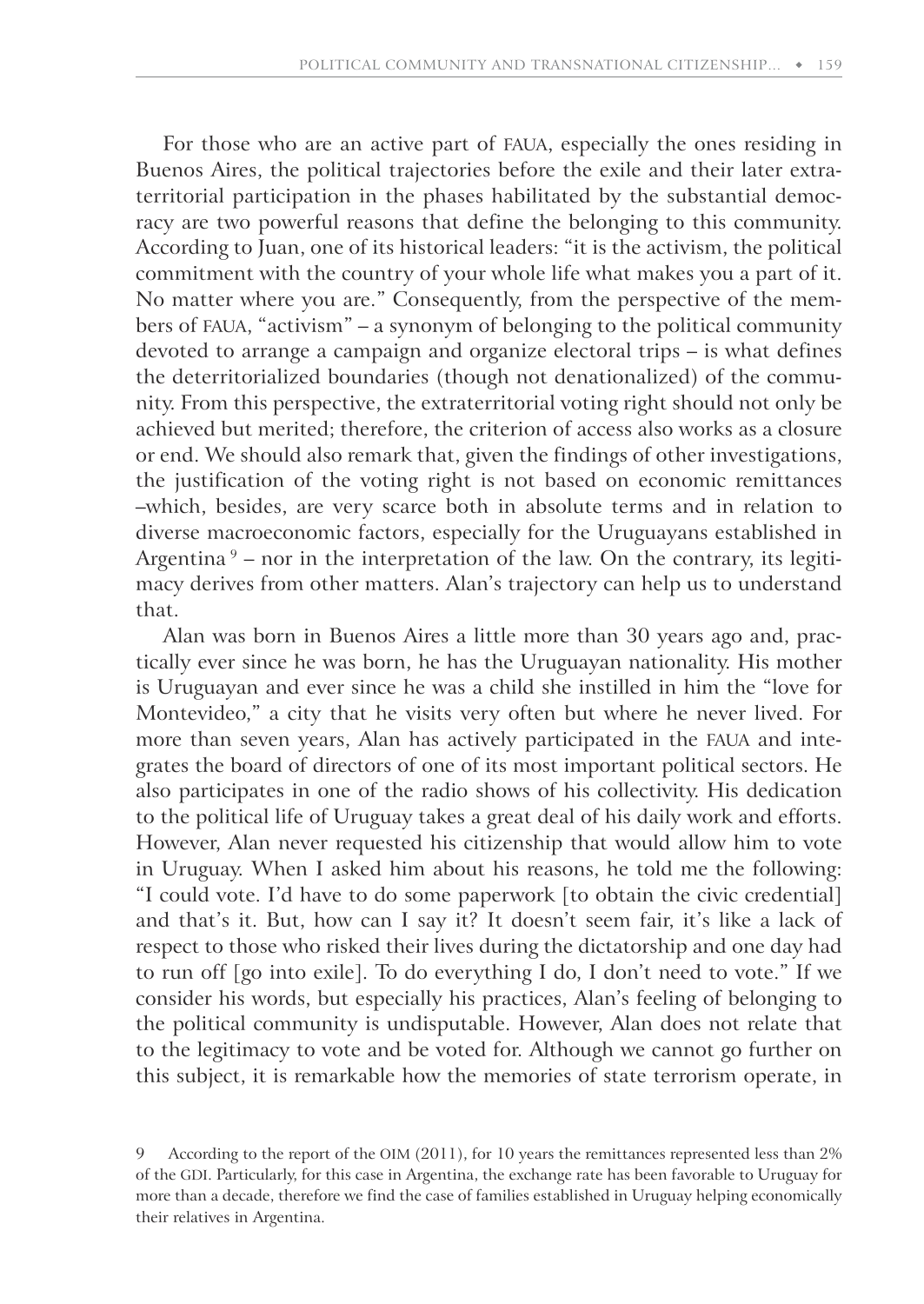this case and in others, over the possibilities of thinking the access to extraterritorial citizenship.

As we mentioned, this is not the only way to weigh the relationship between the exercise of citizenship and belonging to the political community: those who have recently assumed the fight for the consecration of the voting right from abroad propose other possible interpretations. It should be noted that, unlike what happened in other countries of destination of the Uruguayan diaspora, in Argentina the organization related to the specific issue of the extraterritorial vote is comparatively recent. Even if this demand had the support of the FAUA and the consulting committees<sup>10</sup> from which some active "vote promoters"<sup>11</sup> emerged, it was not until the end of 2014 that some of them were organized in a group called Uruguayos en Buenos Aires por el Voto en el Exterior (Uruguayans in Buenos Aires for the vote abroad). Unlike the case analyzed in the previous section, the reference point of this initiative was not given by the country of residence – in this case, Argentina. Instead, it was generated by the process of nationalization of this demand in Uruguay ( Merenson 2016), specifically because of the weight acquired by the extraterritorial vote during the presidential elections of 2014 and the role played by different public divisions.<sup>12</sup> The state officers were the ones who assumed the task of adding a series of leaders and collectives with a long trajectory in the field of the human rights to the cause of the extraterritorial vote, $13$  something which the associations of Uruguayans abroad could not achieve or envision in the past, as part of the strategy required to install the issue in the national political agenda. Until then, many of their initiatives had followed the path of international denounce, based on the same codification and arguments presented in other countries in similar situations, with the purpose of making the "diasporic bureaucracy" find a local echo. $14$ 

10 The Consulting Committees (Consejos Consultivos – CC) are spaces of citizen consulting that work in coordination with the consulate bodies in different cities of the world. They were created within the framework of Departamento 20, a bonding program promoted by the Ministry of Foreign Relations in 2005.

11 Calderón Chelius gives this name "to those who show an exceptional political participation" and, by virtue of that, "constitute an exemplary citizenship" (Calderón Chelius 2010: 62).

12 The Direction of Bonding (Dirección de Vinculación) of the Ministry of Foreign Relations was very active in this process. One of the tasks of its officers was the creation in 2014 of the Coordinating Office for Voting Abroad, composed of several small civic organizations around the world.

13 Presided by Belela Herrera, one of the leaders of the Uruguayan human rights movement, the Coordinating Office attracted to the cause different social organizations performing in Uruguay, such as the Federación Uruguaya de Cooperativas de Vivienda por Ayuda Mutua (Uruguayan Federation of Cooperatives for Housing and Mutual Aid) and the Organización Nacional de Asociaciones de Jubilados y Pensionistas del Uruguay (National Organization of Associations of Retirees and Pensioners of Uruguay), all of them with a prominent performance in the conquest of social and political rights.

14 In 2011 and 2012, two Uruguayan lawyers residing in Miami presented a request of precautionary measures before the Inter-American Commission on Human Rights. One year later, in 2013, [continues]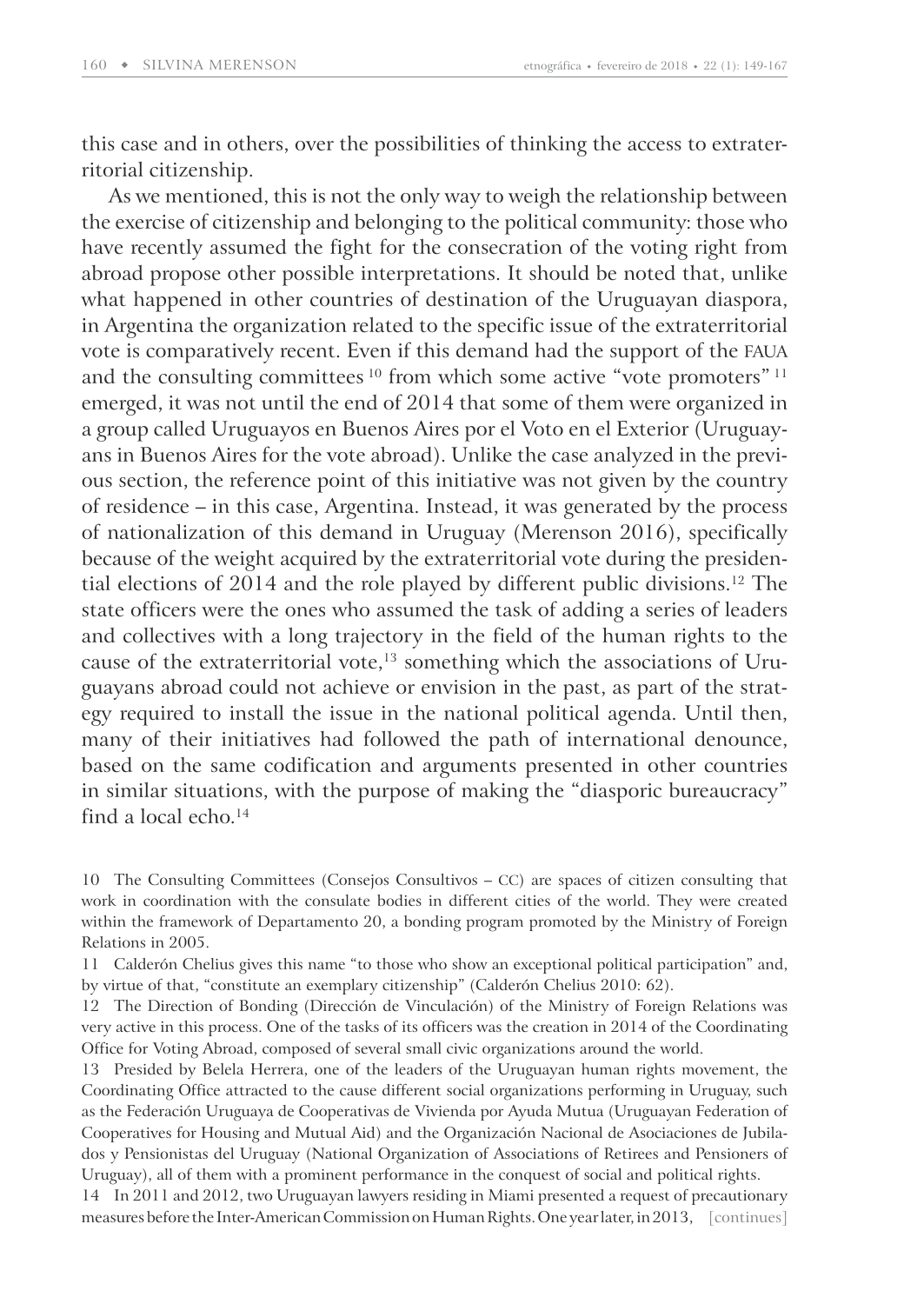The mediation of the "diasporic bureaucracy" (Smith 2008), that is to say, of the work of public officers, which consisted in promoting the contact between the foreign collectives and the organizations and social leaders in Uruguay, showed three critical aspects: first, in order to achieve transnational citizenship, their debate had to be nationalized; secondly, in order to legitimate their discussion, they had to free their demand from the influence of political parties and to make their agents "political"; in the third place, in order to conquer a right, they had to fight for other rights too. In other words: the change of strategy proved that the demand for extraterritorial vote would gain space and visibility if the leaders of the local organizations were the ones who assumed the task of meeting with the legislators and leaders of the different political parties represented in the parliament. That is to say, it would gain political density when the requests were legitimized by the voice and trajectories of personalities broadly known within the national context, incorporating the claim – through different collective actions – to the extensive agenda of rights of the Uruguayan society; an agenda that today includes, for example, the recognition and respect of sexual diversity, or the fight against gender-based violence. A proof of this is the adhesion in the social media to the #NiUnaMenos (Not one [woman] less) campaign by the Coordinating Office for Voting Abroad, or the presence of some of its members in the Demonstration for Diversity in 2015.

The Coordinating Office was present in this annual demonstration organized by the different LGBT groups, showing a giant ballot box with the inscription "Absent Vote" in the middle of Plaza Independencia, civic and political center of Montevideo. Many of the demonstrators took pictures with it: among them, Juanita, a well-known actress and transgender activist. The flyer distributed on that occasion indicated the connection between both fights: " Uruguay has moved forward in its rights agenda, but still has a pending task with the recognition of voting rights for those living abroad. Uruguayan men and women living in other countries are being discriminated, since only those who have the economic means to travel to Uruguay can exercise their right." As we can see, this is a very innovative inscription which indicates an integral idea of citizenship and human rights, with the conviction that "there is not one without the other" (Jelin, Caggiano and Monbello 2011: 10). This action also proves that the performance has gained space as political intervention within the disappointment generated by the political processes and their agents (Rai

a member of the CC in Paris and the collective Ronda Cívica por el Voto (Civic Round for the Vote) – composed of twelve CC and some associations of residents – raised a request to the United Nations in order to exhort the Uruguayan government to fulfill the international commitments and have the issue under consideration in the following Universal Periodical Assessment.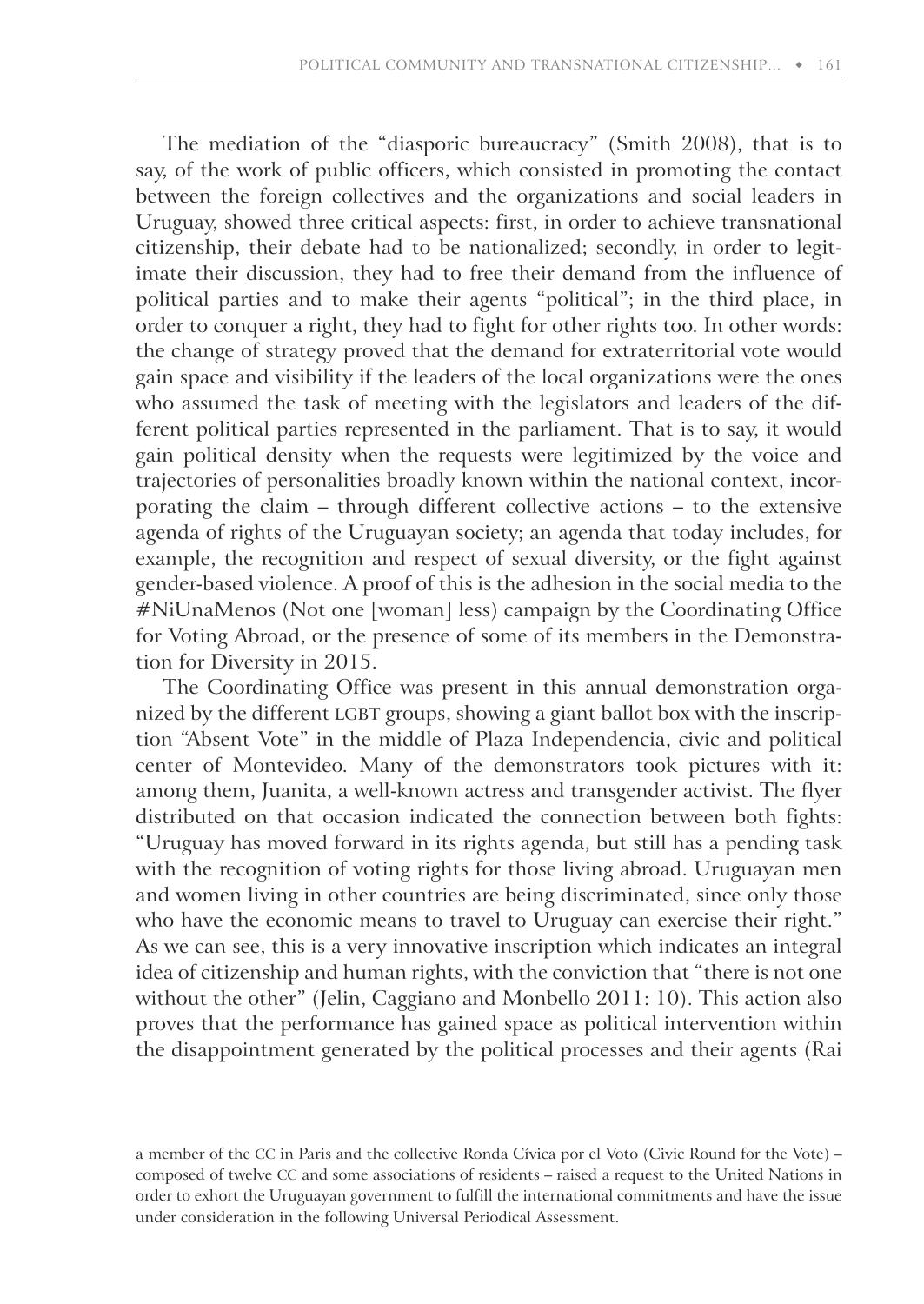and Reinelt 2015). As we will see below, this was not the only performance related to the vote cause.

The collective Uruguayans in Buenos Aires for the Vote Abroad then emerges within the context of strategic revisions that we have summarized in the previous paragraph. Its leaders, unlike those who constitute the old movement of FAUA, are not part of the 1970s exile, but are mainly those who came in the last decades, generally looking for new educational, artistic and labor opportunities. This middle-class migration is much more cosmopolitan – though not necessarily "global" – and less affected by the ideological conflicts prevailing in the previous generations. However, their insertion in the local Uruguayan collective is weak, therefore their ability to convene is usually limited in comparison with those who have been residing there longer and have strong political networks in Argentina.<sup>15</sup>

Both in Montevideo and Buenos Aires, part of the reconfiguration of the demands for extraterritorial vote consisted of emphasizing its "citizen" quality, understanding this as the sum of different "non-partisan wills." Both aspects, repeated in many occasions, operated in the performance organized by the collective in December 2015. Joined under the slogan "We put the heart in the Obelisk," one of the public meeting points of Buenos Aires, its members used the social media to call for participation in an "artistic activity" which consisted of a collective hug. The initiative, promoted within the context of a campaign defined as "voluntary" and "self-sustainable," aimed to clearly mark the political though non-partisan aspect of the action, understanding as the logical counterpart to these affirmations their civic aspect, the one that at the same time was object of claim and dispute. If, as Franzé points out, "the political is the fight around the principles that configure the community, the depolitization consists in presenting these principles as something which is not disputable" (Franzé 2014: 33). Therefore, the performance at the Obelisk politized the notion of "citizenship" and the belonging to a community, but in a different sense to the one we saw among the transnational activism of FAUA, for whom citizenship is inseparable from partisan action.

The aforesaid performance presented the demands for extraterritorial vote within the "empire of feelings" (Sigaud 2004), that is to say, in emotional terms. This was clearly stated in the billboard that announced the event – two hands shaping a heart with the text "We are all Uruguayans" – which replaced the billboard used until then, that categorically stated "Vote abroad now." A three-minute video called "Love for Voting Abroad" resulted from the performance made at the Obelisk. There we can see around 40 people (men and women of different ages) melting in a collective hug, resulting in

<sup>15</sup> For an analysis of the political and migration trajectories of those who constitute this collective, see Merenson (2016).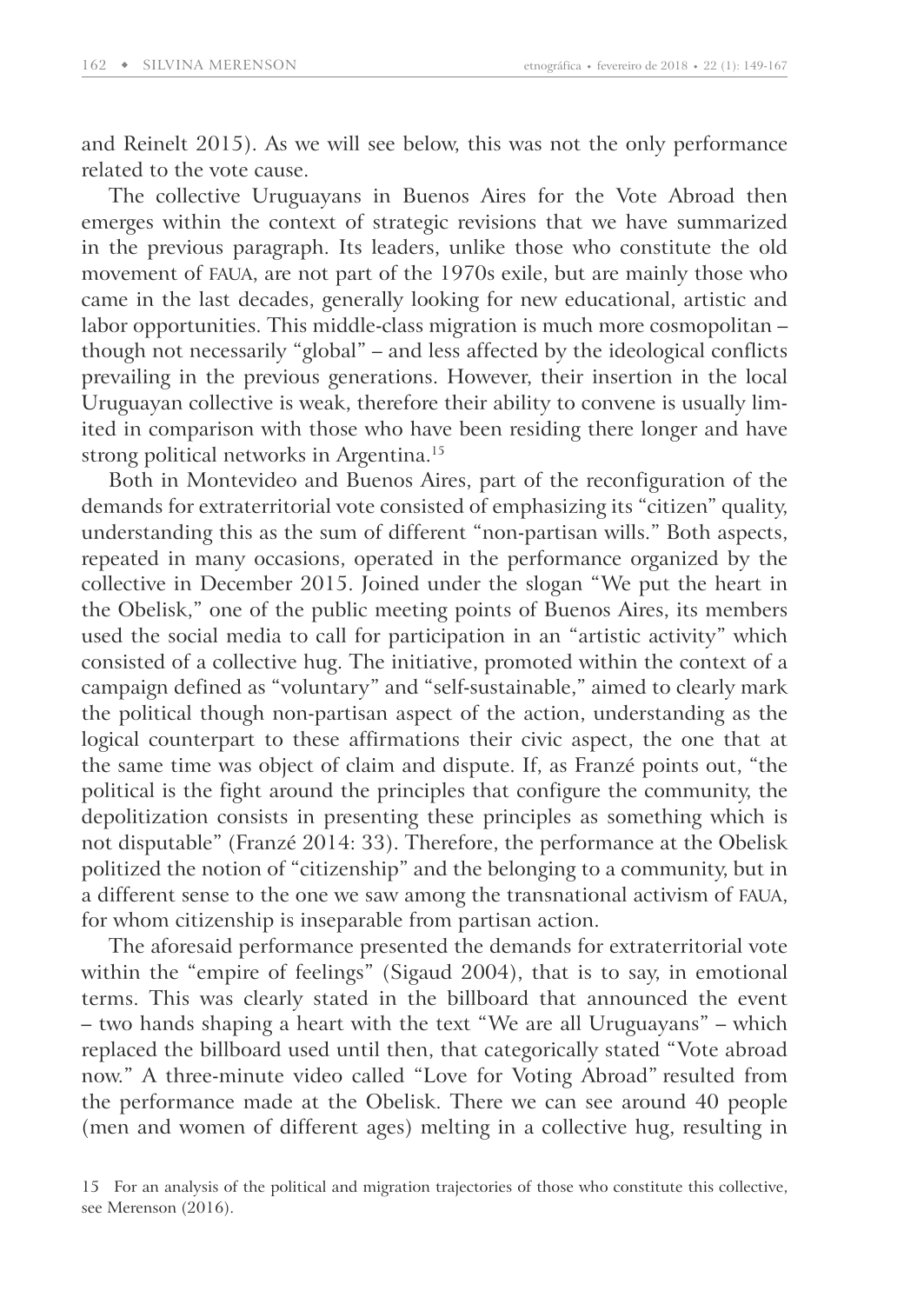three circles spinning in opposite directions by the song "Canción con vos," written by a Uruguayan musician living in Buenos Aires. The lyrics of "Canción con vos" (Song with you) synthetizes one of the most frequent images among the migrants in Buenos Aires when explaining their bond with Uruguay, located on the other side of the Rio de la Plata: "Love is the course of a shared river. It crosses many landscapes, but it is still the same river." Neither the performance nor the video record the voices of the participants of that day: that is to say, there are no opinions or arguments about their claim, as in other occasions. On the contrary, the oral speech is replaced by happy gazes, friendly smiles and moving bodies. There is only one final text closing the video: before the acknowledgments to the "huggers," that is to say, those who participated in the action, we can read "Uruguayans' vote abroad is: +rights, +citizenship, +love." "Our love for the vote," would later add one of the activity's organizers, "the love for our families, our communities, our country, our culture."

With this performance, the collective Uruguayans in Buenos Aires for the Vote Abroad publicly established an alternative way of understanding the belonging to the political community, related to the implementation of the right to exercise the extraterritorial vote. From this perspective, its denial or omission has a clear interlocutor – the state – and is adjusted to the classical definition of citizenship; that is why the demand strengthens the national boundaries – though deterritorialized – of the community implied in it. A proof of this is one of its slogans: "We are all Uruguayans; we all have the right to vote."

Like we said, the creation of this new collective is not only based on the structure of opportunity opened in Uruguay after the foundation of the Coordinating Office, but it presents itself as one of its consequences. However, this transformation in the country of origin is also important to the Argentine political scenario, marked by the recent electoral victory and the presidency of the "Cambiemos" alliance, whose campaign was dominated by appeals to the individual and their emotions. Without sharing the ideological background, the aforesaid performance capitalized some resources present in the local context; yet, those public actions and interventions were supported by those who carry out the claim in Montevideo. That is to say that, even if the political actions of the transmigrants are set in the country of destination, it is the country of origin, as Collyer (2008) affirms, that legitimizes them.

The readings and practices of the "activists," "citizens," "volunteers" and/or "huggers" that we mentioned before indicate that the paths for belonging and incorporation in the political community may register different ways and forms. Therefore, their articulation with the way in which transnational citizenship may be practiced is also different. Below, and given the presented case, we present some reflections about it.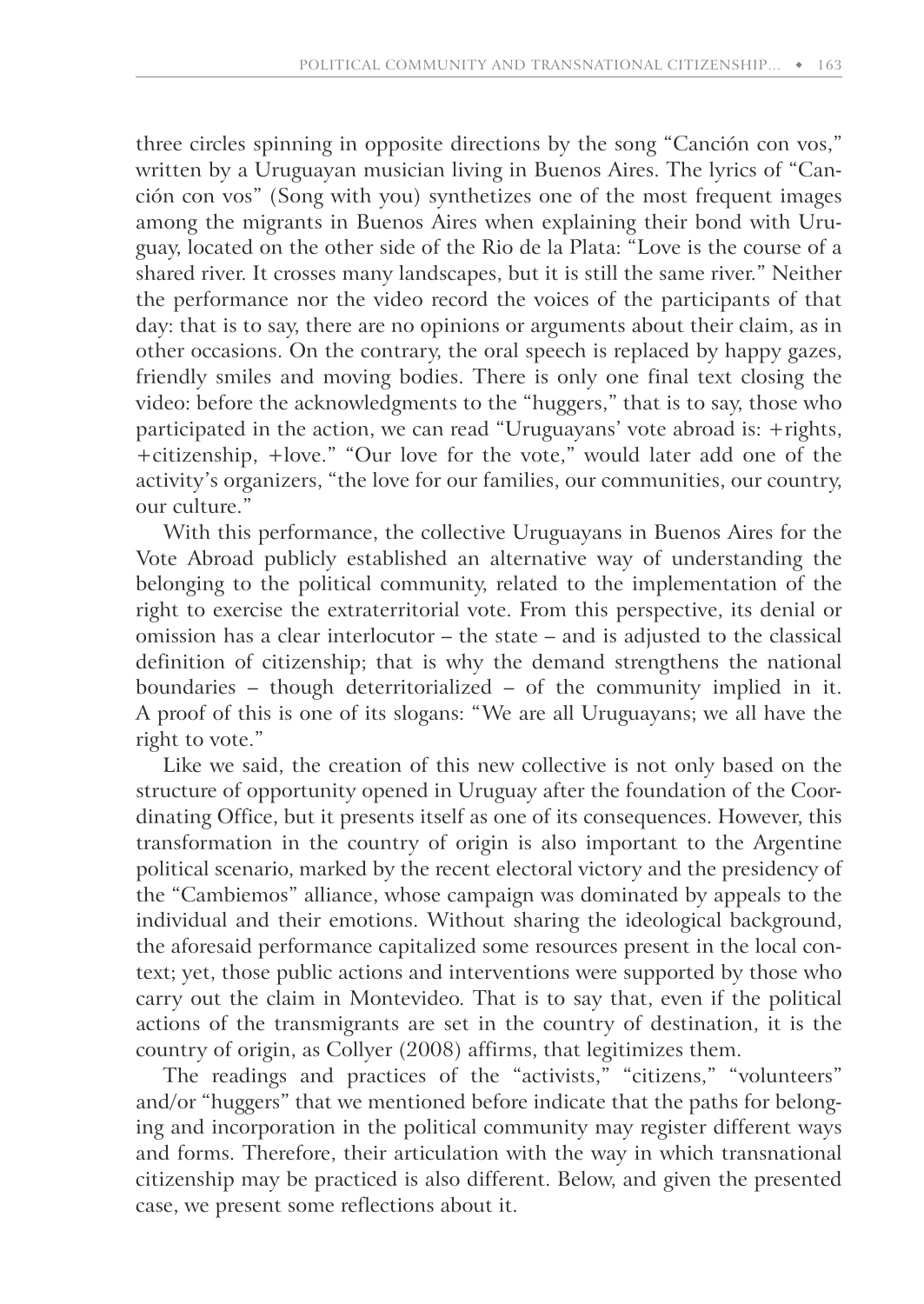#### FINAL WORDS

Four major questions led the exploration proposed in these pages. How should we think about the bonds between political community and citizenship within migratory contexts? What notions of community and citizenship do these bonds imply? Is the recognition of the extraterritorial vote a synonym of incorporation to the political community? What paths for belonging, incorporation and recognition do the transmigrants propose? In order to elaborate some possible answers, we begin by taking into account the post-foundationalist contributions, which allow us to approach the data collected in our fieldwork among Uruguayan transmigrants in Argentina. Specifically, we analyze the relations between the exercise and the demands for transnational citizenship – via extraterritorial vote – and the diverse forms to interpret the belonging or incorporation into the political community, by identifying the outstanding differences between the readings proposed by the FAUA activists and the ones proposed by the members of the collective Uruguayans in Argentina for the Vote Abroad.

The differences between both proposals indicate that there is no single possible way to understand the relation between belonging to the political community and the exercise of transnational citizenship, since even the first can go without the second one. We also saw that the demands regarding transnational citizenship, specifically in relation to the extension of the civic rights of nationals abroad, may strengthen the national boundaries – though deterritorialized – of the political community; therefore, they do not necessarily propose the denationalization of citizenship stated by some authors reviewed in the first section of this text. In this case, the strong classical imprint proposed for the articulation of both terms contrasts with that which weighs that articulation in relation to commitments, values and practices linked to the political trajectories before and after the decision to migrate, therefore continuing to act as a factor of delimitation, also deterritorialized, of what belonging to a community is and how it would legitimize the exercise of transnational citizenship.

Finally, there is a concern that flows over the research that started this article and that we can briefly mention, as a form of an open question for future reflections. If, as different authors affirm, the current order of global capitalism is characterized by a growing weakness and discomfort regarding the electoral mechanisms of political representation, and if the discredited perception of citizenship means that the vote can no longer influence fundamental political decisions, since they are no longer made by the parliaments or the governments (Comaroff and Comaroff 2013, among others): how can we read the tenacity in these people's demands? What expectations, desires and imaginaries are involved in the acquisition of this right? It is possible that the empirical answers to these questions result in new approaches to the ways of understanding politics, in times when localization is strongly discussed.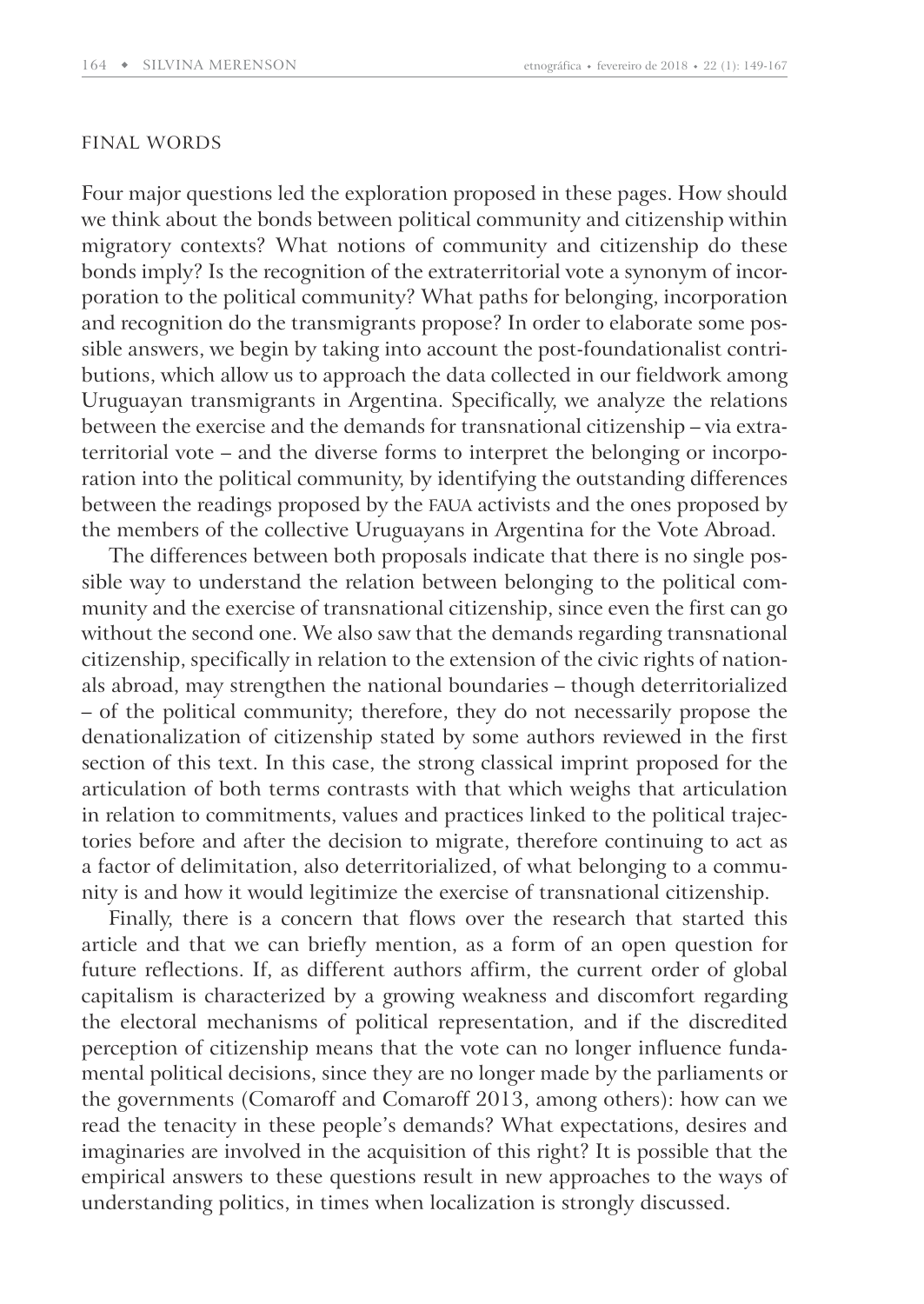#### **REFERENCES**

- BAUBÖCK, Rainer, 2003, "Towards a political theory of migrant transnationalism", *International Migration Review*, 37 (3): 700-723.
- BESSERER, Federico, 2013, "Micropolíticas de la diferencia en una comunidad transnacional", in Alejandro Grimson and Karina Bidaseca (eds.), *Hegemonía Cultural y Políticas de la Diferencia*. Buenos Aires, Clacso, 263-278.
- BOCCAGNI, Paolo, Jean-Michel LAFLEUR, and Peggy LEVITT, 2015, "Transnational politics as cultural circulation: toward a conceptual understanding of migrant political participation on the move", *Mobilities*, 11 (3): 444-463.
- BOSNIAK, Linda, 2000, "Citizenship denationalized", *Indiana Journal of Global Legal Studies*, 7: 447-509.
- BRUBAKER, Rogers, 2015, *Grounds for Difference*. Cambridge, Harvard University Press.
- CAGLAR, Ayse, 2006, "Hometown associations, the rescaling of state spatiality and migrant grassroots transnationalism", *Global Networks*, 6 (1): 1-22.
- CALDERÓN CHELIUS, Leticia, 2010, *Los Superhéroes No Existen: Los Migrantes Mexicanos ante las Primeras Elecciones en el Exterior*. México, DF, Instituto Mora.
- CALDERÓN CHELIUS, Leticia, and Nayamin MARTÍNEZ, 2003, "La democracia incompleta: la lucha de los mexicanos por el voto en el exterior", in Leticia Calderón Chelius (ed.), *Votar en la Distancia: La Extensión de Derechos Políticos a Distancia, Experiencias Comparadas*. México, DF, Instituto Mora, 217-267.
- COLLYER, Michael, 2008, "The reinvention of political community in a transnational setting: framing the Kabyle citizens' movement", *Ethnic and Racial Studies*, 31 (4): 687-707.
- COMAROFF, Jean, and John COMAROFF, 2013, *Teorías desde el Sur: O Cómo los Países Centrales Evolucionan Hacia África*. Buenos Aires: Siglo XXI.
- CORTES MAISONAVE, Almudena, 2005, "La experiencia del codesarrollo Ecuador-España: una aproximación a un transnacionalismo 'desde el medio' ", in G. Herrera, M. C. Carrillo and A. Torres (eds.), *La Migración Ecuatoriana: Transnacionalismo, Redes e Identidades*. Quito, Flacso, 253-277.
- DAS, Veena, and Deborah POOLE (eds.), 2004, *Anthropology in the Margins of the State*. Santa Fe, School of American Research Press.
- ESCRIVÁ, Ángeles, Anastasia BERMÚDEZ, and Natalia MORAES (eds.), 2009, *Migración y Participación Política: Estados, Organizaciones y Migrantes Latinoamericanos en Perspectiva Local-Transnacional*. Córdoba, Consejo Superior de Investigaciones Científicas, Instituto de Estudios Sociales de Andalucía.
- ESPÓSITO, Roberto, 2003, *Communitas: Origen y Destino de la Comunidad*. Buenos Aires, Amorrortu.
- FRANZÉ, Javier (ed.), 2014, *Democracia: ¿Consenso o Conflicto? Agonismo y Teoría Deliberativa en la Política Contemporánea*. Madrid, Catarata.
- GEERTZ, Clifford, 1973, *The Interpretations of Cultures.* New York, Basic Books.
- GLICK SCHILLER, Nina, 2010, "A global perspective on transnational migration: theorizing migration without methodological nationalism", in Rainer Bauböck and Thomas Faist (eds.), *Diaspora and Transnationalism: Concepts, Theories and Methods*. Amsterdam, Amsterdam University Press, 109-129.
- GONZÁLEZ, Olga, 2010, "El voto de los colombianos en el exterior: elecciones entre disfuncionamientos y rebusque", *Ciencia Política*, 9: 62-77.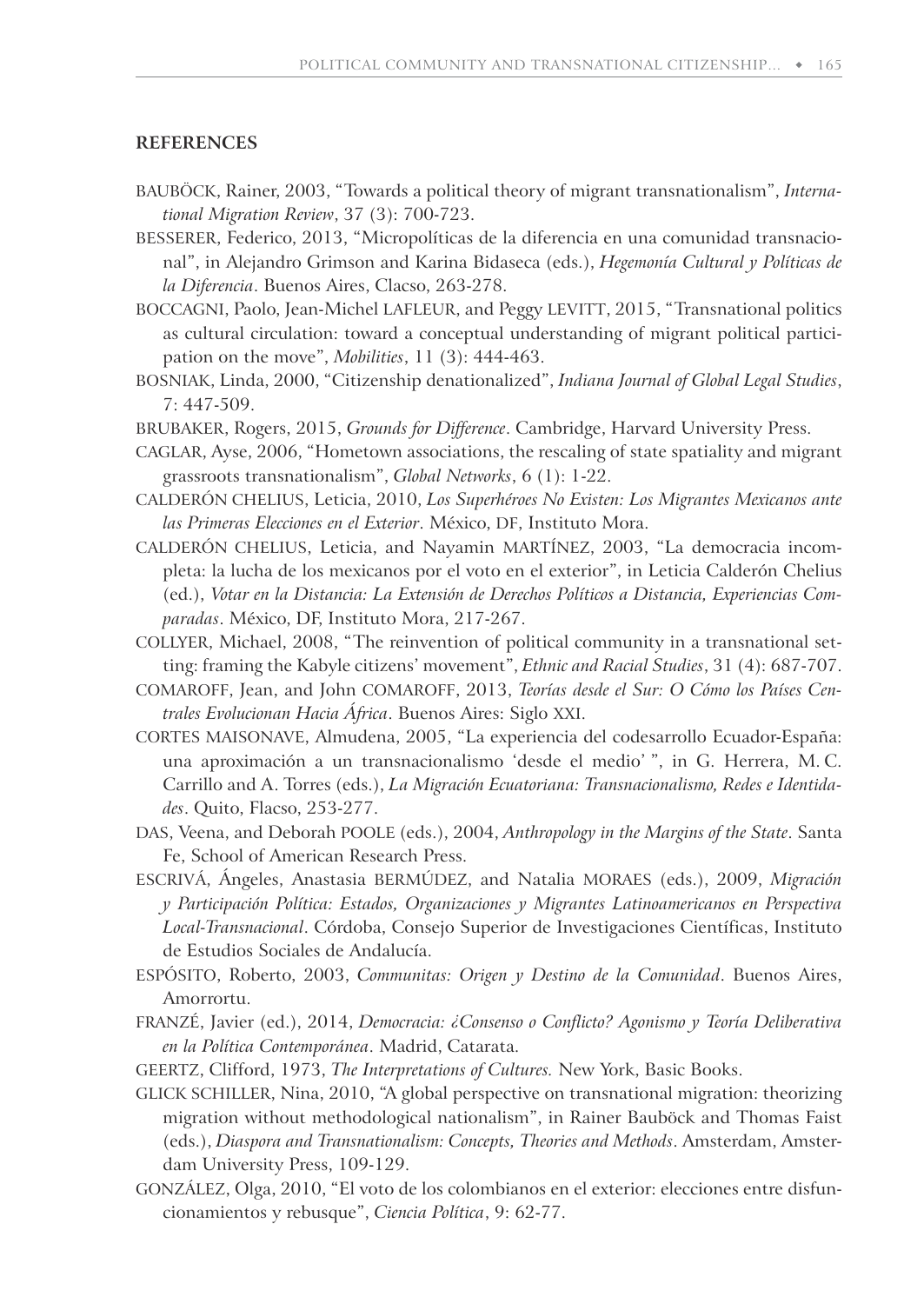- GROPPO, Alejandro, 2011, "Tres versiones contemporáneas de la comunidad: hacia una teoría política post-fundacionalista", *Revista de Filosofía y Teoría Política*, 42: 49-68.
- HALLET, Miranda, and Beth BAKER CRISTALES, 2010, "Diasporic suffrage: voting rights in the Salvadoran trans-nation", *Urban Anthropology*, 39 (1-2): 175-211.
- ITZIGSOHN, José, and Daniela VILLACRÉS, 2008, "Migrant political transnationalism and the practice of democracy: Dominican external voting rights and Salvadoran home town associations", *Ethnic & Racial Studies*, 31 (4): 664-686.
- JELIN, Elizabeth, Sergio CAGGIANO, and Laura MONBELLO (eds.), 2011, *Por los Derechos. Mujeres y Hombres en la Acción Colectiva*. Buenos Aires, Nueva Trilce.
- KOINOVA, Maria, 2010, "Diasporas and international politics: utilizing the universalistic creed of liberalism for particularistic and nationalist purposes", in Rainer Bauböck and Thomas Faist (eds.), *Diaspora and Transnationalism: Concepts, Theories and Methods*. Amsterdam, Amsterdam University Press, 149-165.
- LACLAU, Ernesto, 1997, *Emancipación y Diferencia*. Buenos Aires, Ariel.
- LACROIX, Thomas, 2014, "Conceptualizing transnational engagements: a structure and agency perspective on (hometown) transnationalism", *International Migration Review*, 48 (3): 643-678.
- LAFLEUR, Jean-Michel, 2011, "The transnational political participation of Latin American and Caribbean migrants residing in Europe", *International Migration*, 49 (3): 1-9.
- LAFLEUR, Jean-Michel, and Leticia CALDERON CHELIUS, 2011, "Assessing emigrant participation in home country elections: the case of Mexico's 2006 presidential election", *International Migration*, 49 (3): 99-124.
- MARCUS, George, 1995, "Ethnography in/on the word system: the emergence of multisited ethnography", *Annual Review of Anthropology*, 24: 95-117.
- MERENSON, Silvina, 2015a, "Between brotherhood and exceptionalism: processes of identification, social marking, and justification in Uruguayan immigration in Buenos Aires", *Revista Migraciones Internacionales*, 8 (1): 9-37.
- MERENSON, Silvina, 2015b, "El 'exilio' uruguayo en Argentina: intersecciones entre memoria, ciudadanía y democracia", *European Review of Latin American and Caribbean Studies*, 98: 49-67.
- MERENSON, Silvina, 2016, "El voto extraterritorial en Uruguay: inequidades y asimetrías en una trama política transnacional", *Revista de Investigaciones Políticas y Sociológicas*, 15 (1): 123-142.
- MERENSON, Silvina, 2017, "Redes, práticas e remessas políticas: a Frente Ampla do Uruguai na Argentina e o voto transnacional", *Sociologia & Antropologia*, 7 (3): 851-877.
- MOUFFE, Chantal, 1999, *El Retorno de lo Político*. Barcelona, Paidós.
- OIM ORGANIZACION INTERNACIONAL PARA LAS MIGRACIONES, 2011, *Perfil Migratorio de Uruguay 2011*. Buenos Aires, Oficina Regional para América del Sur.
- ORTNER, Sherry, 2005, "Geertz, subjetividad y conciencia posmoderna", *Etnografías Contemporáneas,* 1 (1): 25-54.
- ØSTERGAARD-NIELSEN, Eva, 2003a, "The politics of migrants: transnational political practices", *International Migration Review*, 37 (3): 760-786.
- ØSTERGAARD-NIELSEN, Eva, 2003b, *Transnational Politics: Turks and Kurds in Germany*. London, Routledge.
- PANTOJA, Adrian, Cecilia MENJIVAR, and Lisa MAGAÑA, 2008, "The Spring marches of 2006: Latinos, immigration, and political mobilization in the 21<sup>st</sup> century", *American Behavioral Scientist*, 52 (4): 499-506.